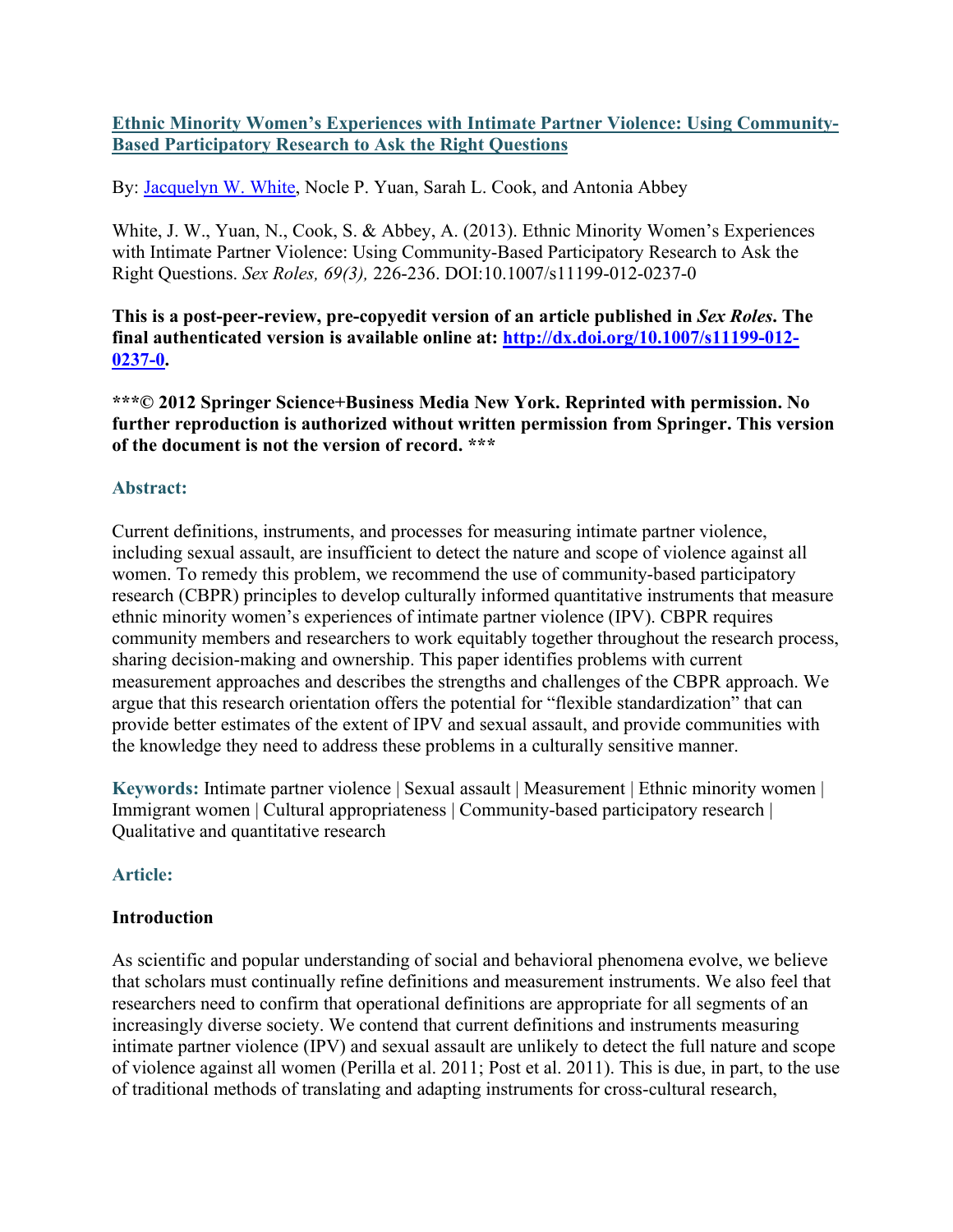including back-translation and applications of the cultural equivalency model as documented by Chávez and Canino (2005). To remedy this problem, we recommend the use of communitybased participatory research (CBPR) to develop culturally informed quantitative instruments that measure ethnic minority women's experiences of violence. Based on our collective research experience, our examples focus on ethnic minority women in the US, although we believe that some of our experiences and recommendations may apply to women in other countries. Our viewpoint is consistent with scholars who note that there are cultural traditions within ethnic minority populations that are shaped in part by those of their native countries as well as by the historical context of being a minority in the US (Aldarondo and Castro-Fernandez 2011; Perilla et al. 2011; West 2006).

CBPR is a partnership approach that equitably involves community members, organizational representatives, and researchers in all steps of the research process (Israel et al. 1998). All partners share decision-making and ownership. We argue that the CBPR framework may be used to balance the goals of standardization and cultural relevance in measurement. By strengthening academic-community research partnerships, the CBPR approach may also promote research in ethnic minority communities that continue to be underrepresented in the scientific literature. With increased community involvement and more accurate data on IPV, researchers, policy makers and service providers may move forward with locally and nationally relevant responses (Koss and White 2008; Perilla et al. 2011).

#### Statement of Purpose

The goals of this paper are to justify why CBPR approaches are needed and provide some general guidelines on how IPV and sexual assault researchers may utilize this framework. Throughout this paper, when the term IPV is used, we are also referring to sexual assault. Most sexual assaults occur among individuals who know each other, although many are casual relationships that would not fit the traditional definition of IPV (Abbey et al. 2010; Black et al. 2011). Based on our experiences, we want to advocate for instruments that assess a wide range of types of violence against women so that we can better understand how they interrelate (CDC 2010; Hamby 2009; White et al. 2011). In the following sections, we first critique current definitions and measurement of IPV among ethnic minority women. We highlight that ethnic minority groups are characterized by within group diversity and provide examples of prevalence data that emphasize the magnitude of the problem as well as disparities in estimates. Second, we discuss how cultural factors may affect women's definitions of what constitutes IPV, their encoding and labeling of their experiences, and the likelihood of reporting them. Third, we briefly critique current approaches to translating and adapting instruments for cross-cultural research and describe how CBPR may improve on those methods. Our fourth and final goal is to describe the benefits of CBPR and to provide recommendations to further its use in the IPV field. CBPR is a time and labor-intensive approach often characterized by challenges, tensions, and barriers (Israel et al. 1998). We suggest that our recommendations be used as "talking points" with community partners. Future IPV research should assess validity and reliability of newly constructed instruments to be used with ethnic minority populations.

Throughout this paper, we focus on violence experienced by women. Although men are victims of partner violence, IPV has a wider range of more serious short- and long-term consequences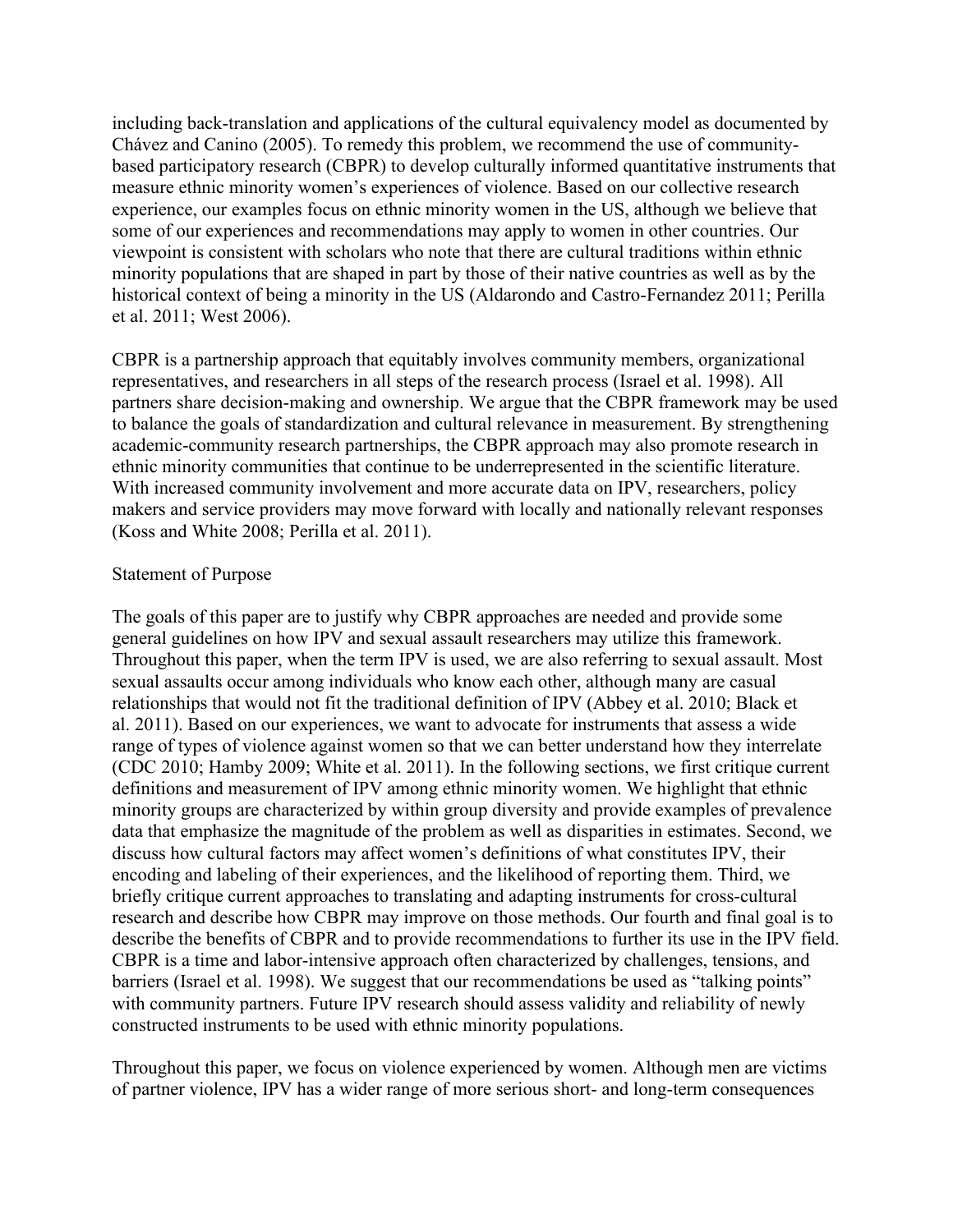for women than for men (Archer 2000; Campbell et al. 2011; Martin et al. 2011). Additionally, although there is increasing interest in studying female perpetration (Davies et al. 2006), we concur with Oliver's observation (2007) that there is confusion over what constitutes female offending, putting the exploration of the assessment of male victimization beyond the scope of this paper.

#### Current Definitions of IPV and Limitations

We believe that definitions are critical to every aspect of understanding the phenomenon of violence against women. We feel they serve as the cornerstone of measurement instruments and methods that are used to establish the prevalence and breadth of the problem. The recent decision of the Federal Bureau of Investigation (FBI) to broaden the legal definition of rape to include anal and oral penetration is a timely example of how definitions evolve as empirical evidence reveals the multiple dimensions of a problem (FBI 2012). For this paper, our conceptualization of violence against women, which is further described in later sections, is guided by the Centers for Disease Control and Prevention's definition of intimate partner violence (CDC 2010) and that of Amnesty International (1991), as well as Cook and Parrott's (2009) theoretical analysis of forms of aggression.

One of the main problems with respect to current IPV measurement practices is that definitions may not be sufficiently broad to capture the full range of ethnic minority women's experiences. Standard measures of IPV may omit other common forms of abuse experienced by women of some ethnic groups because the measures include only *active* and *direct* forms of aggression such as hitting, punching, or slapping in which perpetrators intend to harm their partners through the commission of a behavior directed at the victim (Cook and Parrott 2009). Although the field is beginning to delineate conceptual distinctions between emotional abuse and coercive control (Swan and Snow 2002), it largely ignores abuse delivered through postural means, such as making threatening faces or gestures, raising a fist without hitting, or leaving a weapon on a pillow. IPV research also rarely includes *passive* acts of aggression, in which perpetrators intend to harm by omission. A behavior that could fit this definition is failing to provide childcare when promised, causing loss of work and income (Riger et al. 2000). Research also ignores indirect forms of aggression which are committed by proxies, such as mothers-in-laws, a form of abuse in South Asian and Arabic cultures that may continue after immigration to the United States (Haj-Yahia 2000; Hunjan and Towson 2007; Venkataramani-Kothari 2007). Hunjan and Towson (2007) suggest that traditional patriarchial power imbalances that maintain "in-law abuse" may be emphasized in immigrant communities to ensure cultural continuity.

Instruments that assess sexual aggression also fail to capture sexual assaults that happen through spouses or other family members, such as rituals involving genital contact, arranged marriages of children, gynecological rape (e.g., genital mutilation), forced prostitution, and sexual slavery (Amnesty International 2007; Equality Now (n.d.); Adhikari and Salahi 2010). Some of these assaults are culturally sanctioned and practiced in the US after immigration; others occur during or result from the processes of voluntary and involuntary immigration, and come to light in news reporting (e.g., FoxNews.com 2012; Fox News Latino 2012; James 2012; Kelly 2010) As a result of these measurement limitations, studies risk underestimating the scope of IPV and fail to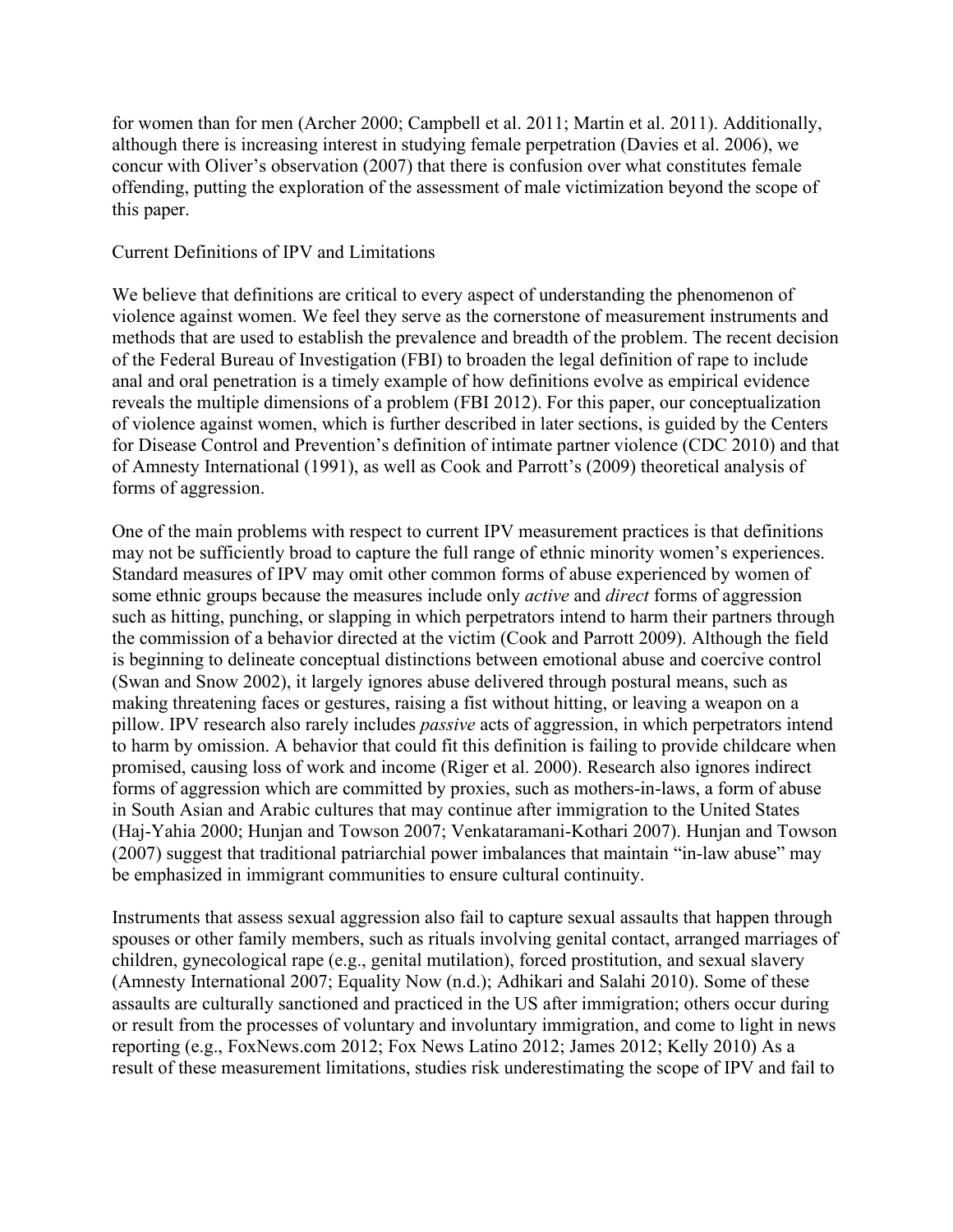understand the many ways it is manifested across various cultural groups in the US (Perilla et al. 2011).

Within Group Diversity in IPV Experiences

Another major challenge to IPV measurement is within group diversity. Many ethnic minority populations are diverse in country of origin, religion, language, patterns of immigration and migration (either forced or voluntary), colonization, historical trauma, and acculturation into dominant American culture. In this section, we briefly describe the diversity within certain ethnic groups in the US to demonstrate the variability masked by general incidence and prevalence data. We applaud the Centers for Disease Control and Prevention's (CDC) 2010 National Intimate Partner and Sexual Violence Survey (NISVS) for the breadth of its questions and use of state-of-the-art survey measurement techniques, including the use of landlines and cell phones (Black et al. 2011). However, despite its many strengths, NISVS relied on random digit dial (RDD) telephone methodology and included only non-institutionalized English and/or Spanishspeaking adults aged 18 or older in the US population. Thus, many ethnic minority women would be ineligible due to language barriers. Also, members of vulnerable groups, such as women who are homeless and those with disabilities, may also be underrepresented because it may be difficult to contact them by telephone.

One diverse ethnic minority group in the US is the American Indian and Alaskan Native (AIAN) population, consisting of 566 federally-recognized tribes across 33 states (US Department of the Interior 2012). Results from the 2010 NISVS, which combined all AIAN women in one group, indicated that 46 % experienced some type of IPV in their lifetime (Black et al. 2011). In contrast, surveys with individual tribes have found rates of up to 91 % (Robin et al. 1998).

The Latino/Hispanic population in the US represents over 20 countries of origin including Spain, Mexico, Cuba, Puerto Rico, as well as countries of Central and South America. The 2010 NISVS estimated a lifetime rate of IPV of 35 % among Hispanic women (Black et al. 2011), but rates vary dramatically in studies of women from different countries of origin (Hazen and Soriano 2007; Kantor et al. 1994).

The term African American is in contention (Berlin 2010). Although many believe the term refers strictly to descendants of Africans enslaved in the United States, the label has been embraced by several waves of immigrants from Africa and the Caribbean from 1965 to present. Researchers typically make no within group distinctions among women with African American heritage. The 2010 NISVS estimated a lifetime rate of IPV of 52 % among African American women, the highest for any ethnic minority group surveyed by CDC (Black et al. 2011).

The term Asian American includes East, Central and South Asian countries such as China, Japan, Korea, Mongolia, Vietnam, India, Pakistan, Bangladesh, and Sri Lanka. The 2010 NISVS estimated a lifetime rate of IPV of 20 % among Asian American women. There have been very few studies of Asian American women's IPV experiences, making it difficult to compare findings from different subgroups (Abbey et al. 2010; Lee and Hadeed 2009).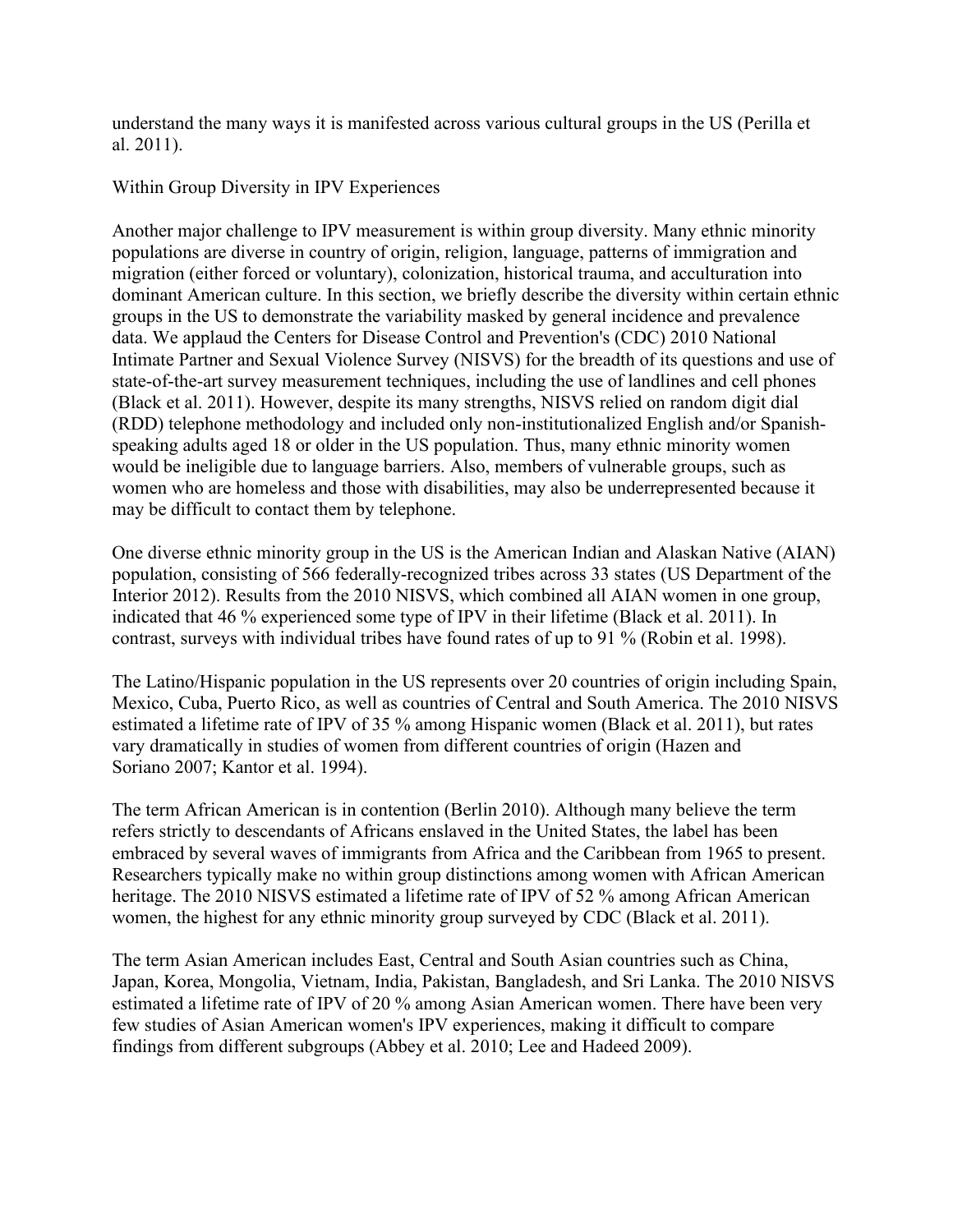Arab Americans have immigrated to the US from Arab countries as diverse as Egypt, Lebanon, Morocco, Iraq, Palestine, Syria, Tunisia, and Yemen (Arab American National Museum n.d.; de la Cruz and Brittingham 2003; Schopmeyer 2000). They are not recognized as a separate ethnic group by the US Census and have been ignored in most IPV research. In an unpublished report, 25 % of the Arab American women surveyed reported physical abuse by their husbands and 20 % reported sexual abuse (reported in Kulwicki et al. 2010).

This diversity of cultural backgrounds may shape how women understand, describe, and report their experiences with violence. Also, many women are affected by more than one dimension of minority status, and various dimensions often intersect. For instance, country of origin intersects with religion (e.g., Arab Americans may be Muslims, Christians, or Druze), and immigration patterns (e.g., voluntary or involuntary). Thus, focusing on any one dimension of minority status provides an incomplete understanding of an individual's identity. Culturally-appropriate IPV instruments need to be sensitive to within group differences, yet suitable for use across subgroups of a population so that it is possible to make comparisons between groups. This simultaneous focus on uniqueness and comparability requires complex choices that are best made with input from community leaders and members.

#### Effects of Culture on Self-Reports of IPV

A separate but equally complex challenge to developing IPV instruments for use with ethnic minority groups is unacknowledged victimization. Women self report experiences of IPV through a process involving multiple steps (Cook et al. 2011), and each step may be affected by community and cultural factors. We believe that failure to pay attention to these processes and factors results in an incomplete picture of IPV experiences. Although these factors influence everyone, we feel that they may have larger effects on ethnic minority women because their experiences may be less likely to fit the prototype of violence depicted in mainstream culture. In the following sections, we briefly describe some of the key steps involved in self reports of IPV. Our goal is to be illustrative and to suggest domains where CBPR would help researchers use language that would reflect relevant experiences.

#### Encoding of Experience

In the first step, a woman must perceive an experience as problematic. Our concern is not whether she thinks of herself as a victim or what happened as a crime. But the experience must stand out as nonnormative in order for it to be encoded into her emotional, sensory, and narrative memories (Kilpatrick et al. 1992). Persistent stereotypes and myths of battered women and rape, acceptance of violence against women, and rigid adherence to narrowly defined gender roles may prevent women from identifying and thus, encoding their own experiences as problematic and unacceptable (Bowen 2011; Connor-Smith et al. 2011; Cue et al. 1996; Gidycz et al. 2006). Some ethnic minority women are stereotypically viewed as always sexually available and thus impossible to victimize (e.g., African American women; Taft et al. 2009). Internalization of culturally based stereotypes may make it difficult for a woman to label an experience as abusive (see Kahn et al. 2003 for an example of how acceptance of stereotypes about rape affects labeling and West 2006 for a discussion of how stereotypes of African American women affect acknowledgement). Equally problematic is the acceptance of violence against women apparent in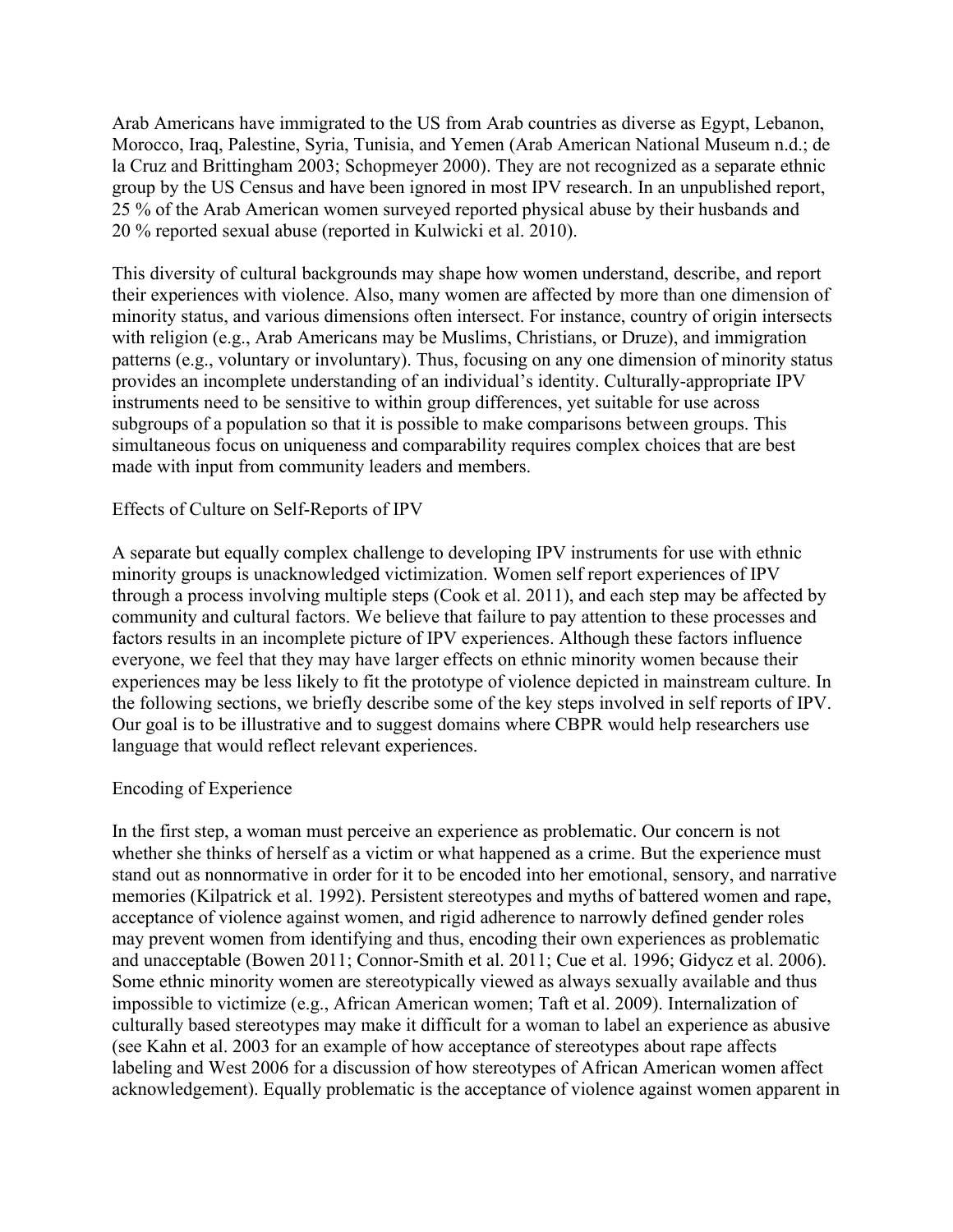all cultures but manifested differently in each. For example, Islamic law supports husbands' right to use physical force against their wives (although the Koran emphasizes the importance of kindness and good treatment of wives; Douki et al. 2003). In Arab cultures, even a stereotypical rape may be viewed as an experience of promiscuity or infidelity, punishable by death (Shalhoub-Kevorkian 1999). With community involvement, IPV instruments may be developed that recognize barriers to encoding based on cultural stereotypes and acceptance of violence against women.

### Cueing Recall

Assuming that a woman has encoded an experience as problematic, the content of a measurement tool, including the instructions, must cue recall. Language and literacy are paramount to accurate recollection. Even small phrasing differences can significantly alter prevalence rates (Abbey et al. 2005). The cues must also be culturally relevant. For example, the practice of inquiring about events within specific time frames may be unfamiliar and seem arbitrary to women from cultures with a fluid sense of time (Meerlo 1969). Community input may help researchers use language that will cue ethnic minority women's recall of experiences with violence.

### Editing Responses

Even though a woman may recall that something inappropriate happened, she may decide not to disclose it in a research context, disclose only some of it, or alter key details as she does, with various motivations (see Post et al. 2011, for a review). Questions about intimate relationships are considered intrusive in most cultures, and IPV is rarely a topic of casual conversation. Even in the dominant culture, few women have the facility or confidence to speak about IPV (Elam and Fenton 2003). Disclosing experiences of IPV also raises the specter of social sanctions. Family reputation, honor, and harmony are important considerations for women in many ethnic groups. For example, a woman's virginity before marriage and faithfulness within marriage are essential in the patriarchal and patrilinial extended family structure of Arab culture (Douki et al. 2003; Haj-Yahia 2000; Kulwicki et al. 2010; Shalhoub-Kevorkian 1999). Similar values are likely to deter reporting in women with Asian heritage where family harmony is the woman's responsibility (Gilligan and Akhtar 2006), as well as for Hispanic culture (Dreby 2006). Women may also be concerned about reporting on a family member's behavior when communities are small, and most individuals know each other. They may also be concerned that reporting on family members may stigmatize unfairly their community, particularly if the majority culture regards the cultural group with hostility or disapproval (Elam and Fenton 2003; West 2006). Therefore, community support and involvement in IPV research is crucial for recruitment and disclosure. Community partners may help identify the benefits of study participation and alleviate concerns about further stigmatization. Over time, the CBPR approach may lead to the development of local interventions that help women feel safe reporting IPV.

# **Translating and Adapting Instruments for Ethnic Minority Groups**

Many violence researchers create their own instruments with little input from the target community. Alhabib et al. (2010) conducted a systematic review of evidence on violence against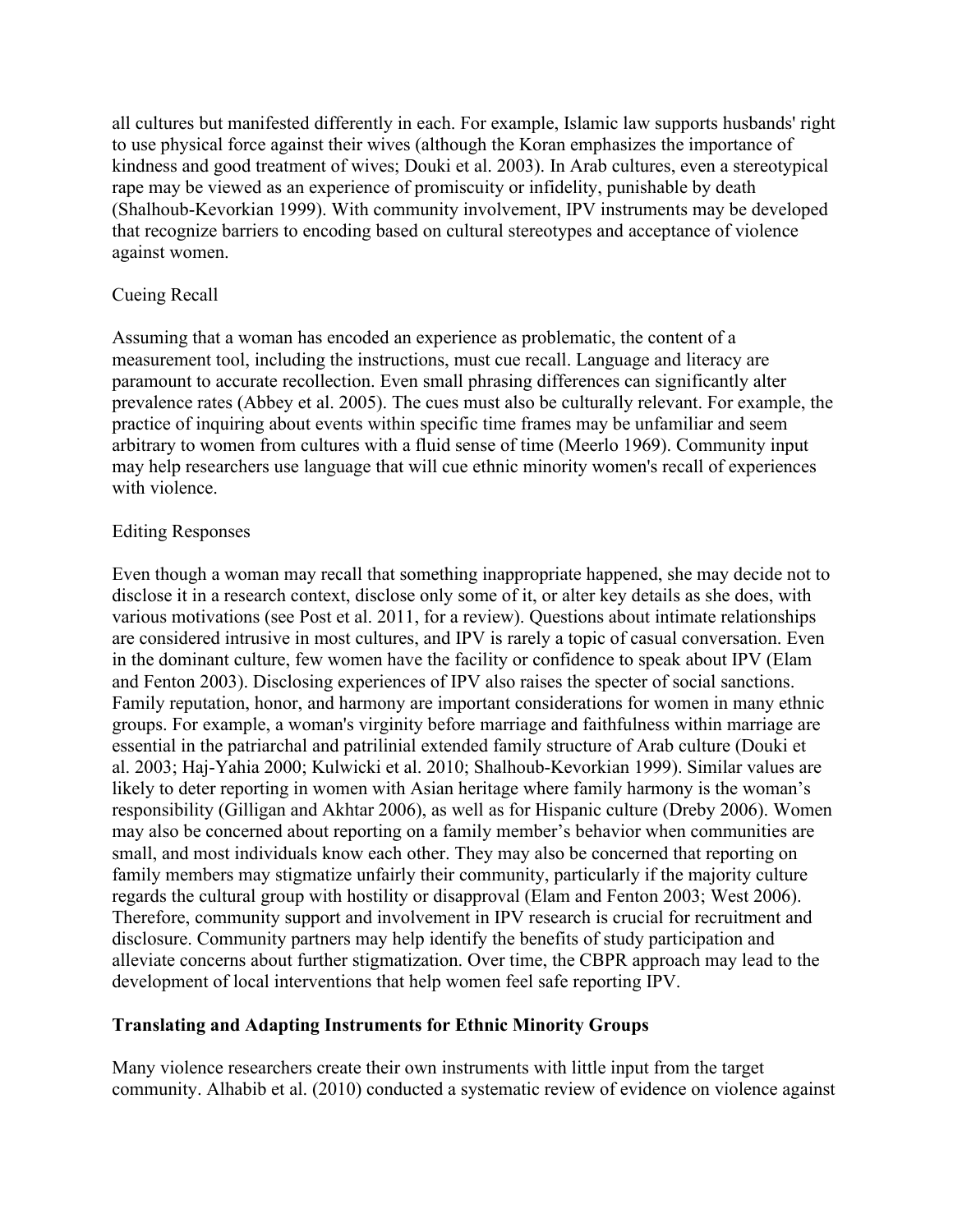women worldwide and found that 41 % of the authors of these studies developed their own instrument. In many cases, the researchers did not provide definitions of constructs, psychometric data, or describe what strategies were used to insure that participants felt comfortable disclosing IPV. We contend that such practices are also likely in the US. There is a need for systematic approaches for the development, translation, and adaptation of IPV instruments in the US and globally that result in good construct validity and strong reliability.

One of the most common approaches to adapting instruments into another language is translation and back translation, often accompanied by some psychometric data on the adapted version. However, most attempts to translate existing definitions into other languages fall short of the standards for developing culturally equivalent instruments. Rogler (1999) argues for abandoning the traditional, standard process of 1) using a "panel of experts" to determine adequacy of items; 2) standardizing an instrument across languages using a back-translation method; and 3) transferring concepts cross-culturally. Instead, he advocates for "decentering" various versions of an instrument, resulting in measures that are equal linguistically (i.e., they have shared meaning), a move supported by American Psychological Association (2002) as a best practice. The term "decentering" means that the process does not center around one culture or language; instead, the expectation is that the original instrument is likely to change based on what is learned.

The cultural equivalency model for translating and adapting instruments developed by Chávez and Canino (2005) addresses some of these critiques. They suggest that semantic, content, technical, criterion, and conceptual equivalence must be evaluated when developing crosslanguage and cross-cultural versions of an instrument. Content equivalence provides assurance that the content of an instrument is relevant to each cultural group. Some of the steps involve reviews of translated and back-translated versions of an instrument by committees of researchers, evaluators, and professionals who are knowledgeable about the field and fluent in both languages. The goal of the cultural equivalency model is to arrive at a decentered instrument.

Martinez et al. (2008), although focusing on physical activity, argued for a similar process for the creation of culturally appropriate measures that includes formative research (e.g., focus groups, interviews) with members of the target community to ensure that the context is culturally relevant. They suggested that a mixed methods approach (qualitative and quantitative) enhances the performance of measures in culturally diverse groups. They also argued that measures should include consideration of shared norms, beliefs, values, and expectations, as well as perceptions of socially acceptable behaviors within the community.

### CBPR as an Alternative Approach

The CBPR framework may be used to expand and improve on the models described earlier (Chávez and Canino 2005; Martinez et al. 2008). With CBPR, instrument development becomes a collaborative project among community members, organizational representatives, and researchers. Community members and organizations are not just involved in focus group and key informant interviews. Instead, all partners contribute their unique strengths and share responsibilities to enhance understanding of IPV in that community, with the goal of improving the lives of community members. The key assumptions underlying CBPR include: 1) a genuine partnership means that academic and community partners learn from each other; 2) research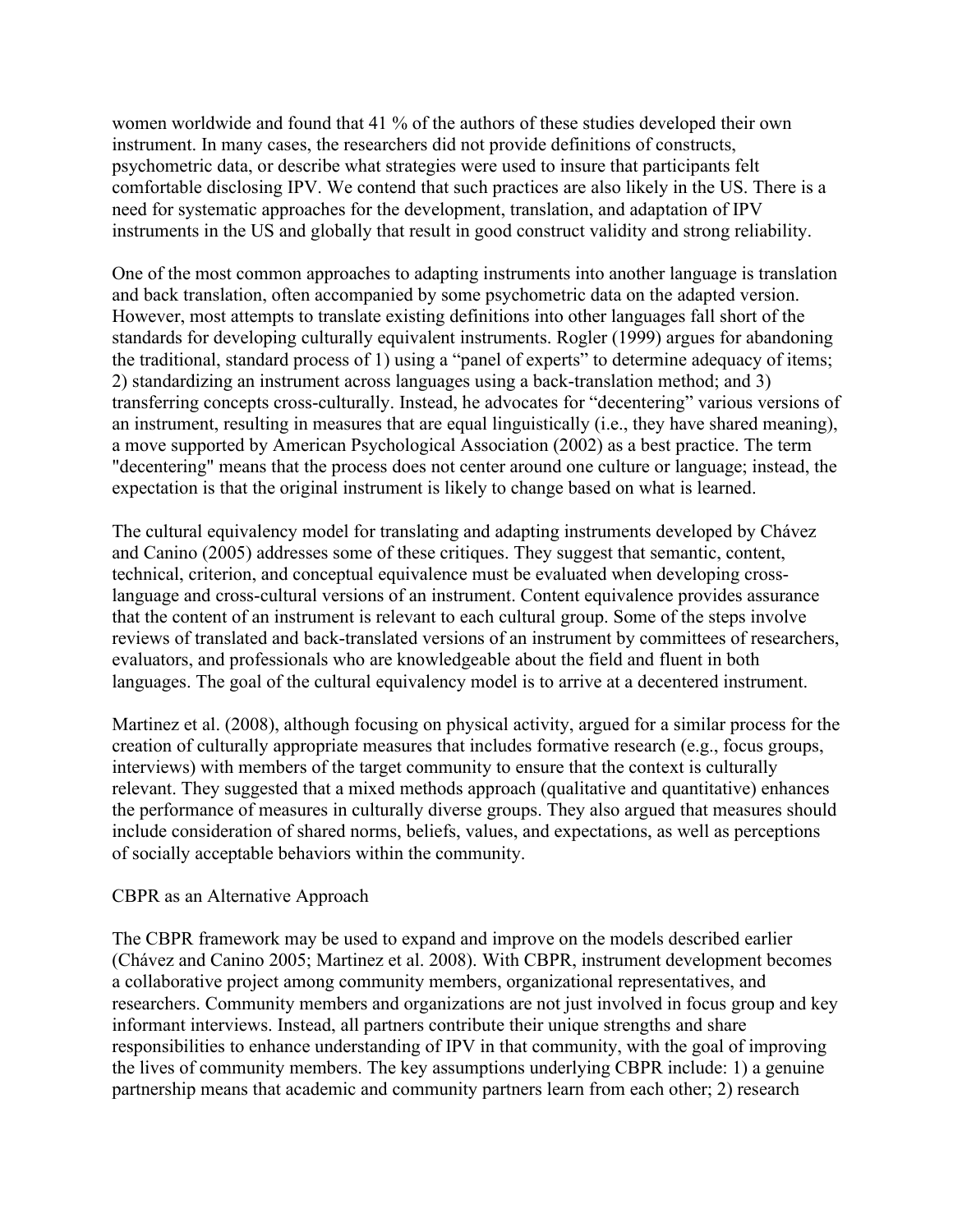activities need to include community capacity building; 3) findings and knowledge gained must benefit all partners; and 4) CBPR involves long-term commitments to successfully reduce health disparities (Israel et al. 2003).

CBPR has been used successfully to explore perceptions, responses, and needs related to IPV among some groups of ethnic minority women, but it has not been used for the explicit purpose of developing quantitative measures of IPV (Magnussen et al. 2008; Nicolaidis et al. 2010). We encourage the use of CBPR to develop quantitative measures of IPV that better reflect the experiences of women from ethnic minority groups. This strategy will increase the likelihood of developing a coherent picture of the scope of IPV victimization (White et al. 2011), while respecting the need for cultural appropriateness of content and cultural sensitivity in methods.

One important benefit of the CBPR framework is that it seeks to overcome a history of distrust and prevent further exploitation of communities by researchers (Pittaway et al. 2010; Shoultz et al. 2006; Yick and Berthold 2005). Traditional research investigations often have been biased towards the needs and interests of the academic partners. This is evident in various research processes, such as failing to address health issues that are a priority to the community, conducting analyses without community input, and terminating relationships after the research project has ended (Magnussen et al. 2008). Other reasons that many ethnic communities are reluctant to participate in traditional research methodologies include distrust of the Western medical model, researchers' disrespect of cultural practices, failure to share results with the community, and promised study benefits that are rarely fulfilled (Burhansstipanov 1999; West 2006). CBPR can change the negative perceptions and experiences of ethnic minority populations with its emphasis on improving the lives of community members through research and education (Ferreira and Gendron 2011).

CBPR also has the potential to contribute to advocacy, activism, social change, and capacity building, outcomes that may have longer-lasting impacts on the reduction of IPV than the development of new measurement and intervention strategies. Including community leaders in the research process from the beginning may increase the likelihood that research data are used to inform policy changes (Wallerstein and Duran 2006). Community health organizations may also be able to foster capacity building by working with individuals and groups to increase the effectiveness and sustainability of violence prevention and treatment (Oneha et al. 2009). These benefits may be achieved, in part, by using the CBPR framework to promote a socio-ecological model of IPV that addresses individual, social, community, cultural, and societal determinants, which is consistent with current initiatives and trainings offered by the CDC (Fisher et al. 2010).

### Recommendations for Applying CBPR to IPV Instrument Development

There are several good CBPR resources and toolkits available on the Internet, including those provided by the Community-Campus Partnerships for Health at the University of Washington (n.d.). In this section of the paper, we focus on key issues related to using CBPR to develop quantitative measures; however, some of our recommendations may apply to qualitative measures (i.e., individual and focus group interviews) as well. Given the lack of empirical research conducted in the IPV area using CBPR, we recommend that the following ideas be used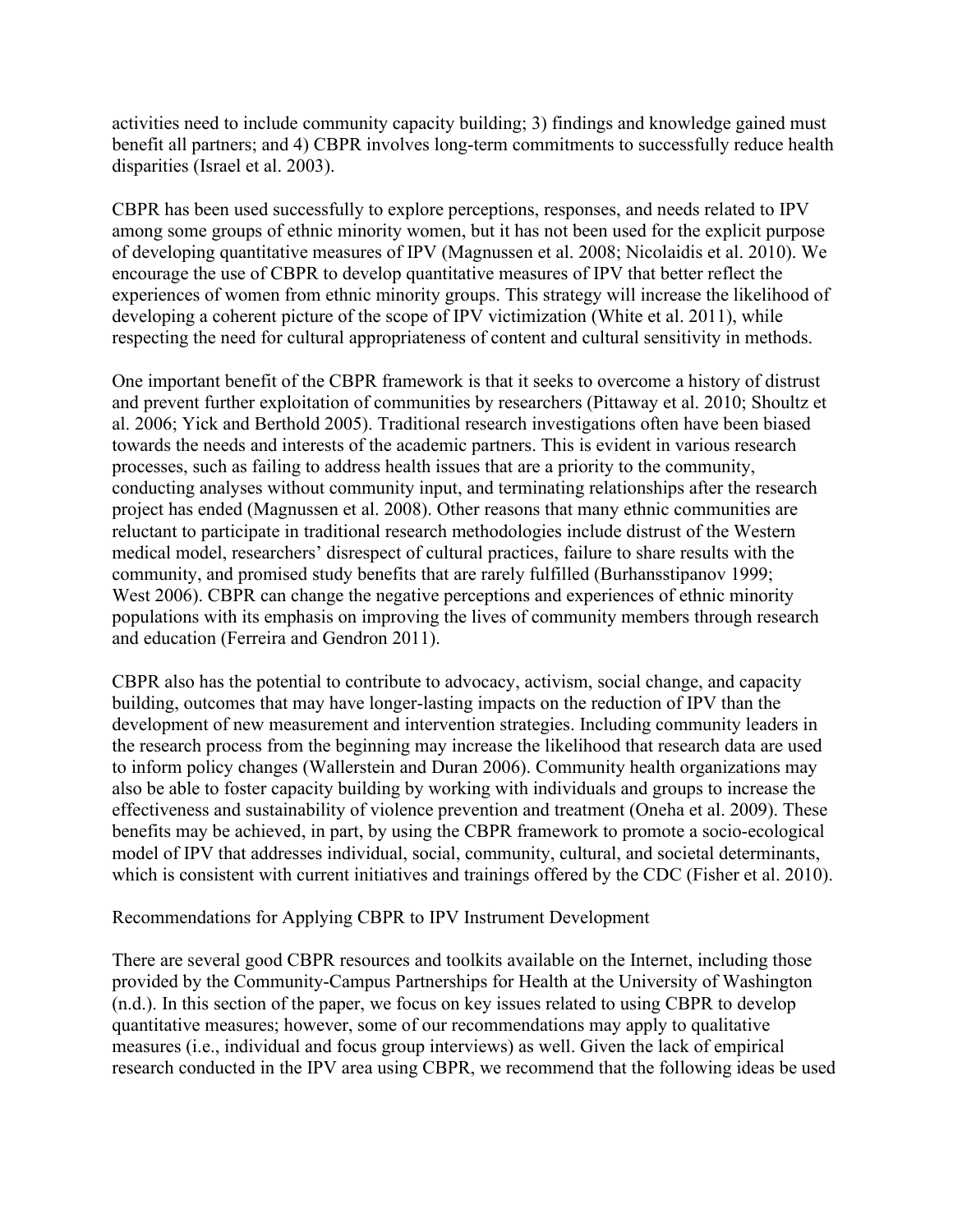as "talking points" for dialogue among academic and community partners interested in conducting research to reduce IPV in ethnic minority communities.

### Designing the Instrument

Traditionally, IPV instrument development has used a "top-down" etic approach, as opposed to a "bottom-up" emic approach (Stankov and Lee 2009). CBPR may be used to achieve a combined emic-etic approach to instrument development. The etic approach allows for comparisons across cultures, often relying on outside observers or experts to guide the work. For example, a top down approach is used in the translation and back-translation of already developed measures and assessing their reliability in another culture. The emic approach focuses on in-depth analyses in a specific cultural context, relying on indigenous voices within the cultural group (Cheung et al. 2011). The emic methods capture a wide range of daily life experiences, essentially applying a bottom-up approach. Given the inherent diversity that exists within ethnic minority populations, we also recommend the identification of "within-culture" aspects of IPV. For example, the experiences of Chinese-American survivors might not apply to Korean-Americans.

A team approach may increase the chances that an instrument contains both etic and emic perspectives, as long as the teams consist of researchers with expertise in scientific methods and analyses and community members with knowledge of the target population who can ensure that a cultural perspective is applied (Cheung et al. 2011). Community members may include interested community residents as well as IPV and sexual assault program directors, state coalition leaders, front line workers (e.g., prevention specialists, advocates, and crisis counselors), organization administrators, religious leaders, and public health and other officials (e.g., Tribal Councils; Ahrens et al. 2011). It is possible that some surveys and data collection methods may be perceived by community members as being invasive, disrespectful, intrusive, or irrelevant (Burhansstipanov et al. 2005). When that happens or before it happens, community members may educate researchers on which types of surveys and data collection methods may be inappropriate and make suggestions for possible alternatives (Burhansstipanov et al. 2005).

CBPR may be applied to the creation of new IPV instruments or adaptation of existing instruments for a specific cultural group. For example, much of IPV research has used the Conflict Tactics Scale (CTS; Straus 1979) or CTS-2 (Straus et al. 1996) to assess physical forms of partner violence and the Sexual Experiences Survey (SES; Koss et al. 1987) or SES-R (Koss et al. 2007) to assess a wide range of sexual victimization experiences. It would be a substantial contribution to the literature to determine how culturally appropriate these instruments are in their current form and how further adaptations might improve their performance. This process would focus on achieving *semantic equivalence*, followed by *content equivalence*. Semantic equivalence requires each item to be similar in the language of each cultural group and is accomplished through "decentering." As described earlier, decentering means that the process does not center on one culture or language (Rogler 1999). In fact, the process entails changes to the original instrument as well as the development of another culturally equivalent instrument. The process is complex but increases construct validity (Chávez and Canino 2005). An initial step might be to translate the English version of the SES or CTS, for example, into different languages, and delete and/or add new questions deemed imperative for content equivalence, based on input from community partners, a step which is seldom reported by researchers. For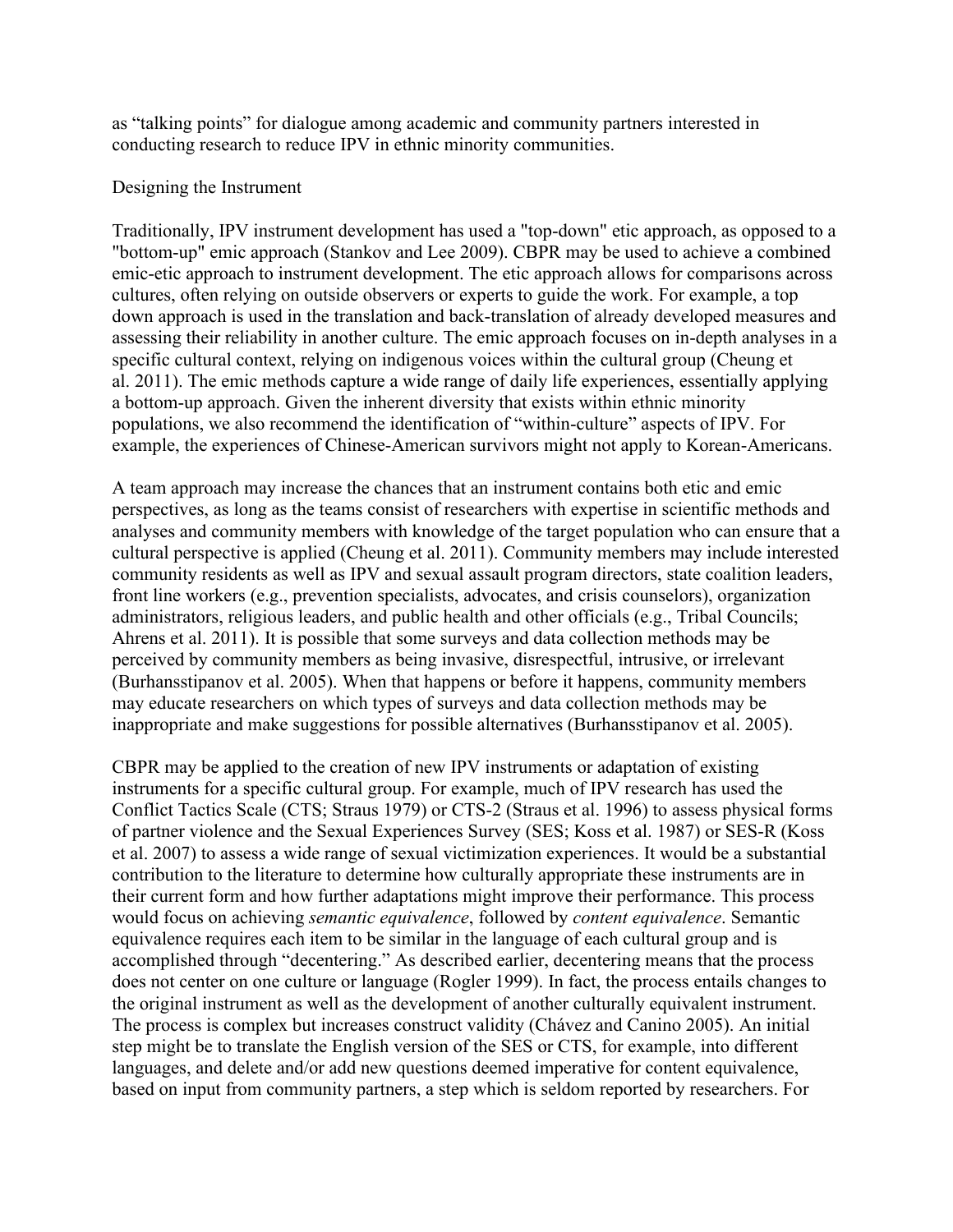example, researchers reported on data from eight countries, including the US, using translated versions of the SES or CTS in two recent symposia at an international conference; none of the investigators had tested for content equivalence (White 2012a, b). One result is that some content relevant to one group may not be relevant to another. This could lead to a decision to create culture-specific modules to accompany the primary instrument. The process will also allow for determining whether a domain of IPV is offensive to a culture, and if so, identification of the best way to inquire about the domain if it is deemed important to do so. In all cases, determining the reliability and validity of each variant would be essential.

### Assessing Reliability and Validating the Instrument

Reliability (i.e., stability) and validity (i.e., accuracy) of instruments are hallmarks of test development (Allen and Yen 2002). Thus, whatever form a culturally appropriate measure of women's IPV experience takes, it must be reliable and valid. Furthermore, *technical equivalence* across cultures should be a goal. Technical equivalence means that the original and translated versions yield comparable data across cultures, and can be assessed by evaluation of internal validity and test-retest reliability (Chávez and Canino 2005). To determine the validity of the content of the instrument, substantial efforts should be dedicated to pretesting the modified instrument, which may include conducting interviews to determine the accuracy and representativeness of new survey items. Best methods for pretesting should be decided by the community-academic team. Community members may have valuable insights regarding size and characteristics of a pilot sample, recruitment strategies, and incentives and benefits to individuals and their communities. Subsequent work should then focus on establishing the reliability of the instrument; this may involve test-retest methods and/or interviewing to ensure that participants interpreted the standardized questions as intended.

#### Recruiting Participants

After pilot testing has been completed and the team has made necessary changes in the IPV instrument, the tool is ready for administration with larger community samples. Continued community involvement is crucial because ethnic minority women may experience various barriers to participating in IPV research, especially if they believe that the results may produce a negative portrayal of their communities (Ahrens et al. 2011). Another barrier, particularly for Latina and Arab American women, may be the current anti-immigration climate, causing distrust towards any surveillance or data collection activities (Parra-Cardona et al. 2009). Communitybased participatory recruitment strategies may help overcome such barriers. They include endorsements by respected community leaders and organizations that encourage participation in IPV research projects (Ahrens et al. 2011). Also, face-to-face recruitment strategies have been found to be more effective with Latinas than other less personal approaches, such as invitation letters or flyers (Ahrens et al. 2011). The same may be true for other groups of ethnic minority women. It is important to seek community input on the best recruitment strategies to use at the time that data collection is ready to begin. Some strategies may be time-specific, such as recruitment at particular community events or gatherings. If the response rate is low, it is likely that the community members may have the best insights about contributing factors and potential solutions. The researchers may play an important role in reducing potential biases and protecting participant confidentiality related to specific recruitment methods.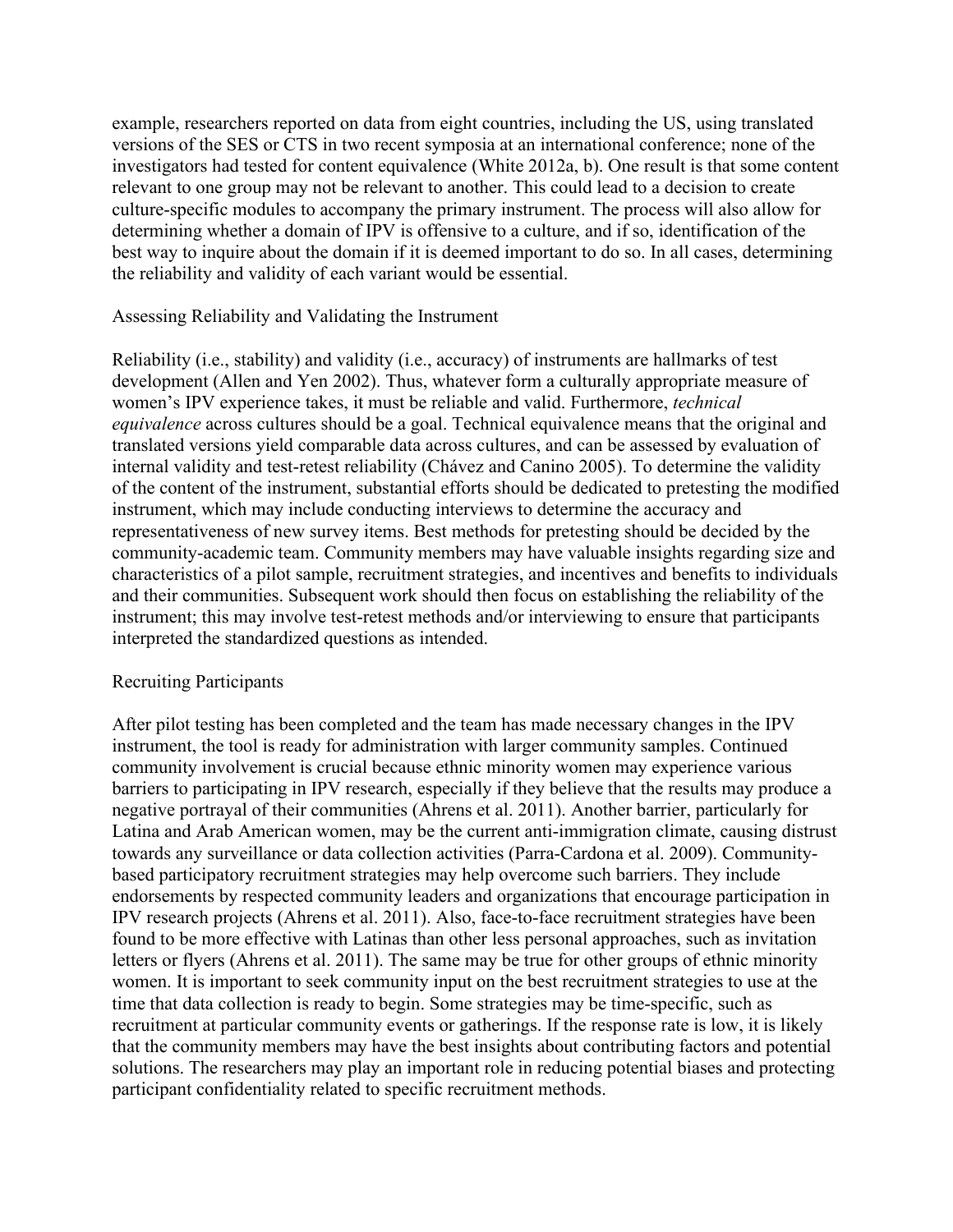### Administering Instrument

Many researchers recommend creating safe and comfortable environments for conducting qualitative interviews with ethnic minority groups (Ahrens et al. 2011), which might include considering whether all interviewers and staff should be women, as well as members of the target ethnic group. Consideration should also be given to whether quantitative assessment is better conducted in a group setting or one-on-one. Similarly, decisions about whether to use technology-assisted survey methods (e.g., having participants complete surveys on computers vs. paper vs. face to face interviews) may be informed by community partner input. In addition, careful consideration must be applied to the use of incentives and participation benefits (Ahrens et al. 2011). They must be culturally appropriate. For example, some cultures may prefer token gifts over cash payments. Many aspects of survey administration require community input and suggestions.

### Analyzing, Interpreting, and Disseminating Results

The community-academic partnership should not end after development, testing and administration of the culturally-relevant IPV instrument. CBPR requires community participation in all stages of the research process. Community involvement in data analysis, interpretation, and dissemination is of great value. Advocates of CBPR recommend developing a process for obtaining input on manuscripts and presentations before they are submitted for publication or presented at conferences or meetings (Burhansstipanov et al. 2005). This ensures that interpretations and implications of the findings are culturally-appropriate, emphasize strengths, and reduce likelihood of harm to the participating communities (i.e., reinforcing a negative stereotype). A wide range of dissemination methods and activities helps increase the potential benefits of the knowledge gained and enhance a community's willingness to participate in subsequent research. Local dissemination may include the use of local newspapers, newsletters, radio, TV, and other media (Burhansstipanov et al. 2005). Dissemination of the instrument and findings to the local community, similar ethnic minority communities, and scientific communities should support the goal of enhancing the capacity of all audiences to reduce and prevent IPV.

# Sustaining Partnerships Beyond Initial Project

The activities of academic-community partnerships must not be limited to assessments of the problem. As much as it is possible, researchers should assist ethnic minority communities with developing multi-level IPV initiatives, programs, and policies and enhancing resources and capabilities to sustain them over long periods of time. Assistance may take many forms, including but not limited to, work place trainings, identified funding opportunities, grant writing assistance, and professional networking. It is important to avoid conducting "helicopter research" that is time limited and results in the disappearance of the research team after grant funding has ended (Segen 2005). Instead researchers should make a commitment to activities that produce tangible benefits for individuals and their communities.

# **Challenges of CBPR and Potential Solutions**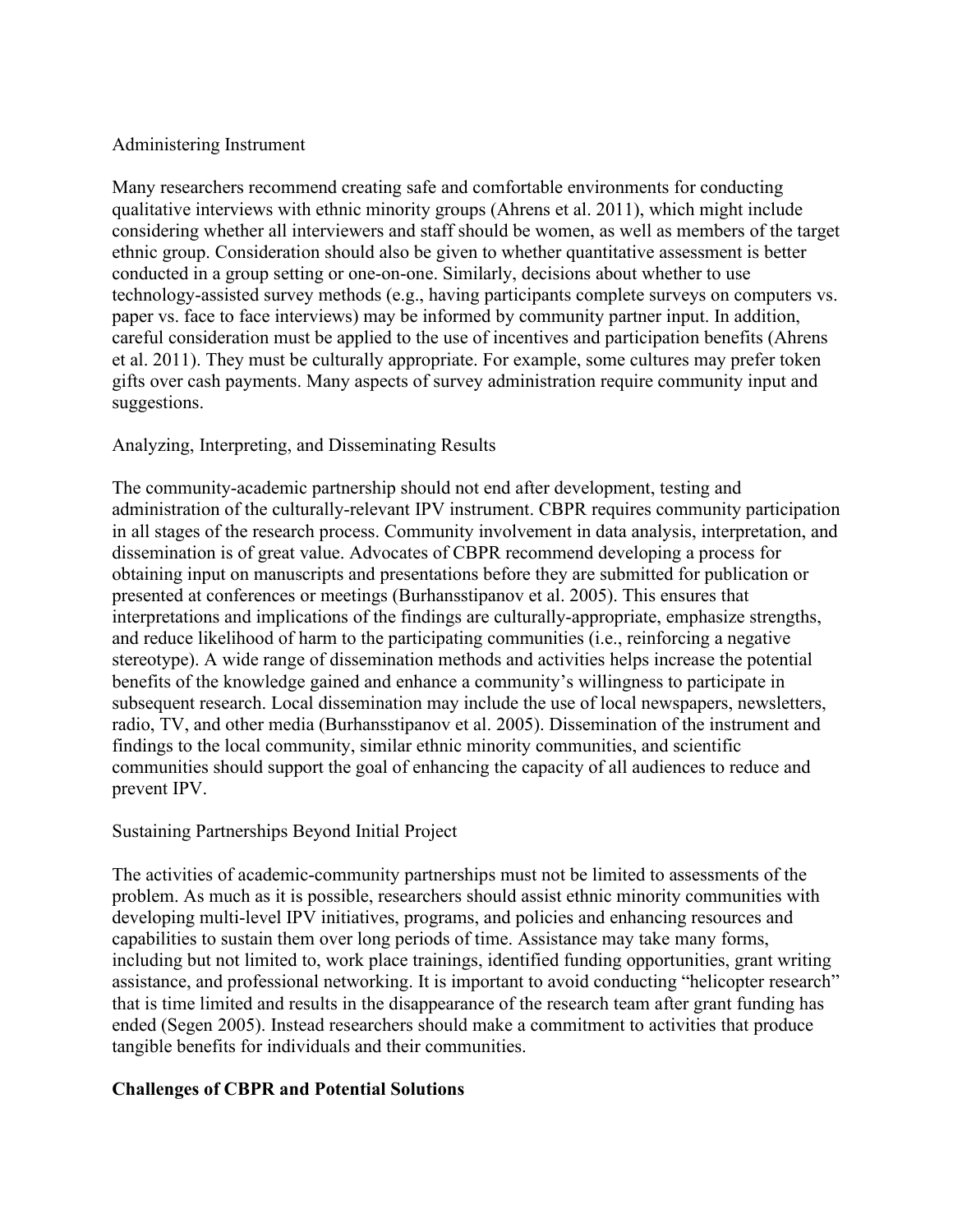Before initiating a CBPR project, it is important to carefully consider some of the challenges and ethical dilemmas that may arise from this type of research (Israel et al. 1998; Shoultz et al. 2006; Wallerstein and Duran 2006). It is beyond the scope of this paper to provide an in-depth discussion of strategies to manage the dilemmas that are presented. There is a distinct body of literature on lessons learned in applications of CBPR (i.e., Burhansstipanov et al. 2005; Israel et al. 1998, 2003; Shoultz et al. 2006). Instead, we briefly highlight some potential solutions, most of which require relationship building, negotiation, and communication between the academic and community partners. For violence researchers who want to implement the CBPR framework, we recommend that they obtain CBPR training and work or consult with others who have expertise in this area. In light of the CBPR principle of shared ownership, we also suggest that researchers collaborate with community members to develop solutions to dilemmas that are mutually agreeable and appropriate to the specific characteristics and context of the project. Thinking ahead about potential ethical issues that may arise, such as how to handle the publication of unanticipated findings, may reduce the likelihood that the partnership will dissolve in conflict. Each application of CBPR is unique and dynamic, and must be tailored to the target community, project team, study aims and design, resources, and timeline.

One source of tension in conducting CBPR is the power and privilege traditionally held by White researchers who work with ethnic minority communities (Wallerstein and Duran 2006). Community members may be skeptical about whether they are actually "equal partners" in a project and whether shared ownership and control is a reality (Israel et al. 2003). With sensitive and stigmatizing topics such as IPV, researchers must engage in a constant process of humility and self-reflection in order to secure the trust of the community and elicit honest responses and active participation. Researchers must be genuinely willing to share control of the project's objectives, resources, methods, and findings.

Defining the community and identifying who represents them may also be a difficult and laborintensive exercise (Israel et al. 1998). Researchers should include community members who are well integrated into their communities, as well as representatives of community-based organizations (Israel et al. 1998). Agreement on project goals may require additional relationship building and negotiation, and with sovereign nations (i.e., tribes) may require a Memorandum of Agreement. CBPR teams may develop mission statements to identify common goals and principles and define group expectations (Shoultz et al. 2006). Whereas researchers often focus on knowledge production, communities prioritize activities that result in improved programs and services (Wallerstein and Duran 2006). Research investigations of IPV among ethnic minority populations should include some practical, short term "products" that can be used by participating communities to create change and momentum.

Another challenge is presenting findings on IPV that do not result in further discrimination and oppression of the target population. Achieving a balance is best achieved by involving community partners in the writing and publishing process (Israel et al. 1998). They may be involved as coauthors on the writing team, reviewers of manuscript drafts, or respondents to preliminary data analysis and interpretations (Israel et al. 1998). Equally difficult is the extensive amount of time, staff, resources, training, and commitment required by all parties. CBPR often creates a burden on community members, especially in cases where there is an imbalance of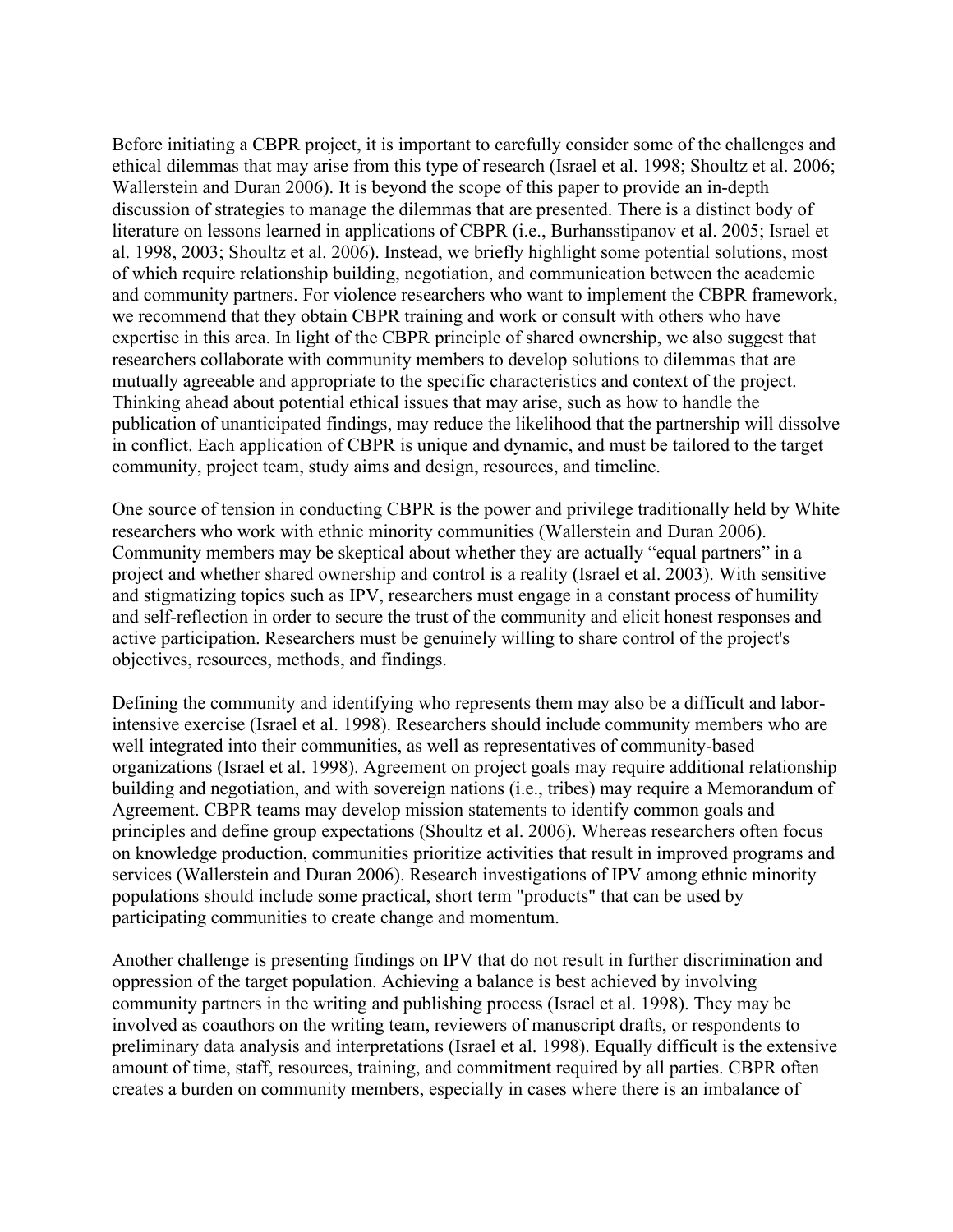shared resources. The time factor is also a deterrent for faculty, particularly those who are junior, who are pressed to meet the traditional criteria for promotion and tenure (Wallerstein and Duran 2006). This is another reason why it is important to discuss the team's needs and expectations early in the collaboration and multiple time points during the project timeline. In addition, the team should identify benefits that may be obtained before the project is completed, such as providing community trainings on similar or related topics and writing a paper on the research process.

# **Conclusions**

Although the challenges are significant, they must not serve as barriers to using CBPR in IPV research. CBPR is helping to advance several fields and is being supported by several federal funding sources, including CDC, National Institutes of Health, and Agency for Healthcare Research and Quality (Horowitz et al. 2009). CBPR has the potential to improve our knowledge of IPV within the context of specific communities and cultures in a manner that cannot be achieved with other frameworks (Shoultz et al. 2006). Benefits of academic-community partnerships extend beyond instrument development and can result in community empowerment and capacity to reduce IPV. The many steps involved in identifying and labeling common forms of IPV within a community, may foster an environment that is more supportive and protective of survivors. Violence researchers need to join efforts to advocate for policy changes and promote paradigm shifts in standard research practices, timelines, and reward systems to support greater use of CBPR.

This paper has raised many questions that cannot be fully answered until more CBPR research in the IPV field has been conducted. One important unanswered question concerns how much overlap measures developed for different ethnic minority groups will have. Based on our preliminary experience, we suggest that measures will be sufficiently similar to allow comparisons, but that each measure will also be flexible enough to assess forms of IPV that are unique to various ethnic minority groups. One approach would be to develop modules that could be selected as befits the community context. These recommendations may help the field balance the goal of uniformity in definitions and assessment with the goal of respect for cultural appropriateness of content and cultural sensitivity in methods (Saltzman et al. 2002; White et al. 2011). "Flexible standardization" may foster more effective communication within and across various entities concerned with IPV, including researchers, service providers, law enforcement, practitioners, advocates, and policy makers. Once there is broad consensus about the scope of the problem, resources can be better targeted to prevention and treatment programs likely to address ethnic minority women's needs.

**Acknowledgments:** We thank Bradley Goodnight, Alexandra Bellis, and Tiffany Woodard for their assistance with this manuscript.

# **References**

Abbey, A. D., Jacques-Tiura, A. J., & Parkhill, M. R. (2010). Sexual assault among diverse populations of women: Common ground, distinctive features, and unanswered questions.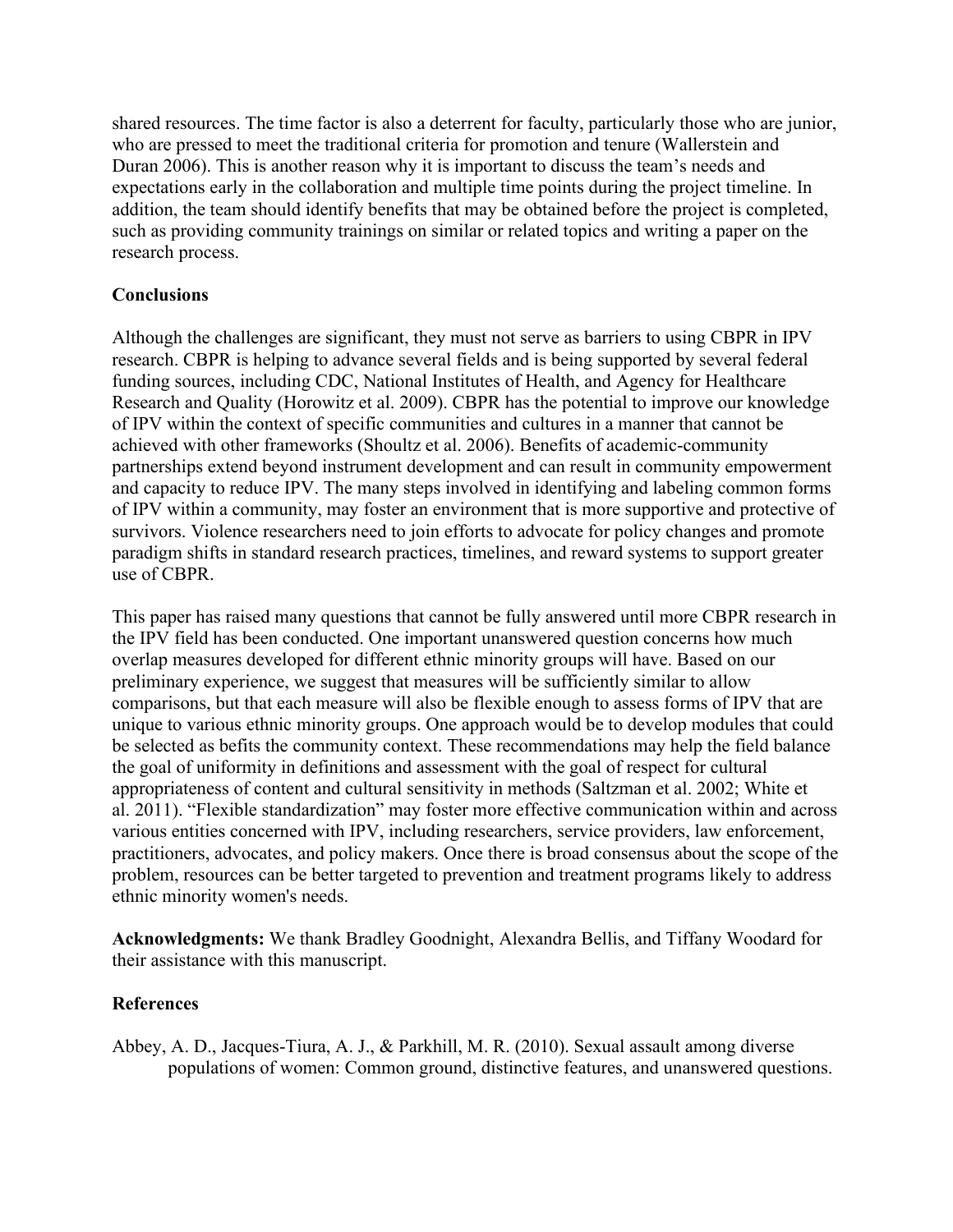In H. Landrine & N. F. Russo (Eds.), *Handbook of diversity in feminist psychology* (pp. 391–425). New York: Springer Publishing Co. [Google Scholar](http://scholar.google.com/scholar_lookup?&title=Handbook%20of%20diversity%20in%20feminist%20psychology&pages=391-425&publication_year=2010&author=Abbey%2CAD&author=Jacques-Tiura%2CAJ&author=Parkhill%2CMR)

- Abbey, A., Parkhill, M. R., & Koss, M. P. (2005). The effects of frame of reference on responses to questions about sexual assault victimization and perpetration. *Psychology of Women Quarterly, 29*, 364–373. doi[:10.1111/j.1471-6402.2005.00236.x.](https://doi.org/10.1111/j.1471-6402.2005.00236.x) [Google Scholar](http://scholar.google.com/scholar_lookup?&title=The%20effects%20of%20frame%20of%20reference%20on%20responses%20to%20questions%20about%20sexual%20assault%20victimization%20and%20perpetration&journal=Psychology%20of%20Women%20Quarterly&doi=10.1111%2Fj.1471-6402.2005.00236.x&volume=29&pages=364-373&publication_year=2005&author=Abbey%2CA&author=Parkhill%2CMR&author=Koss%2CMP)
- Adhikari, B., & Salahi, L. (2010, June 14). Female genital cutting: Affecting young girls in America. Retrieved from [http://abcnews.go.com/WN/WorldNews/female-genital-cutting](http://abcnews.go.com/WN/WorldNews/female-genital-cutting-affecting-young-girls-america/story?id=10859231#.UFculkJgP8t)[affecting-young-girls-america/story?id=10859231#.UFculkJgP8t.](http://abcnews.go.com/WN/WorldNews/female-genital-cutting-affecting-young-girls-america/story?id=10859231#.UFculkJgP8t)
- Ahrens, C. E., Isas, L., & Viveros, M. (2011). Enhancing Latinas' participation in research on sexual assault: Cultural considerations in the design and implementation of research in the Latino community. *Violence Against Women, 17*, 177–188. doi[:10.1177/1077801210397701.](https://doi.org/10.1177/1077801210397701) [PubMed](http://www.ncbi.nlm.nih.gov/entrez/query.fcgi?cmd=Retrieve&db=PubMed&dopt=Abstract&list_uids=21307028) [Google Scholar](http://scholar.google.com/scholar_lookup?&title=Enhancing%20Latinas%E2%80%99%20participation%20in%20research%20on%20sexual%20assault%3A%20Cultural%20considerations%20in%20the%20design%20and%20implementation%20of%20research%20in%20the%20Latino%20community&journal=Violence%20Against%20Women&doi=10.1177%2F1077801210397701&volume=17&pages=177-188&publication_year=2011&author=Ahrens%2CCE&author=Isas%2CL&author=Viveros%2CM)
- Aldarondo, E., & Castro-Fernandez, M. (2011). Risk and protective factors for domestic violence perpetration. In J. W. White, M. P. Koss, & A. E. Kazdin (Eds.), *Violence against women and children, Vol 1: Mapping the terrain* (pp. 221–242). Washington, DC: American Psychological Association. doi[:10.1037/12307-010.](https://doi.org/10.1037/12307-010) [Google Scholar](http://scholar.google.com/scholar_lookup?&title=Violence%20against%20women%20and%20children%2C%20Vol%201%3A%20Mapping%20the%20terrain&pages=221-242&publication_year=2011&author=Aldarondo%2CE&author=Castro-Fernandez%2CM)
- Alhabib, S., Nur, U., & Jones, R. (2010). Domestic violence against women: Systematic review of prevalence studies. *Journal of Family Violence, 25*, 369–382. doi[:10.1007/s10896-](https://doi.org/10.1007/s10896-009-9298.4) [009-9298.4.](https://doi.org/10.1007/s10896-009-9298.4) [Google Scholar](http://scholar.google.com/scholar_lookup?&title=Domestic%20violence%20against%20women%3A%20Systematic%20review%20of%20prevalence%20studies&journal=Journal%20of%20Family%20Violence&doi=10.1007%2Fs10896-009-9298.4&volume=25&pages=369-382&publication_year=2010&author=Alhabib%2CS&author=Nur%2CU&author=Jones%2CR)
- Allen, M. J., & Yen, W. M. (2002). *Introduction to measurement theory*. Long Grove, IL: Waveland Press. [Google Scholar](http://scholar.google.com/scholar_lookup?&title=Introduction%20to%20measurement%20theory&publication_year=2002&author=Allen%2CMJ&author=Yen%2CWM)
- American Psychological Association. (2002). *Guidelines on multicultural educations, training, research, practice, and organizational change for psychologists*. Washington, DC: American Psychological Association. [Google Scholar](http://scholar.google.com/scholar_lookup?&title=Guidelines%20on%20multicultural%20educations%2C%20training%2C%20research%2C%20practice%2C%20and%20organizational%20change%20for%20psychologists&publication_year=2002)
- Amnesty International. (1991). *Rape and sexual abuse: Torture and ill treatment of women in detention*. New York: Author. [Google Scholar](http://scholar.google.com/scholar_lookup?&title=Rape%20and%20sexual%20abuse%3A%20Torture%20and%20ill%20treatment%20of%20women%20in%20detention&publication_year=1991)
- Amnesty International. (2007, June). Sex slavery on the rise. Retrieved from [http://www.amnesty.org.au/news/comments/1677/.](http://www.amnesty.org.au/news/comments/1677/)
- Arab American National Museum. (n.d.). Arab Americans: An integral part of American society. Retrieved from [http://www.arabamericanmuseum.org/umages/pdfs/resource\\_booklets/AANM-](http://www.arabamericanmuseum.org/umages/pdfs/resource_booklets/AANM-ArabAmericansBooklet-web.pdf)[ArabAmericansBooklet-web.pdf](http://www.arabamericanmuseum.org/umages/pdfs/resource_booklets/AANM-ArabAmericansBooklet-web.pdf)
- Archer, J. (2000). Sex differences in aggression between heterosexual partners: A meta-analytic review. *Psychological Bulletin, 126*, 651–680. doi[:10.1037/0033-2909.126.5.651.](https://doi.org/10.1037/0033-2909.126.5.651) [PubMed](http://www.ncbi.nlm.nih.gov/entrez/query.fcgi?cmd=Retrieve&db=PubMed&dopt=Abstract&list_uids=10989615) [Google Scholar](http://scholar.google.com/scholar_lookup?&title=Sex%20differences%20in%20aggression%20between%20heterosexual%20partners%3A%20A%20meta-analytic%20review&journal=Psychological%20Bulletin&doi=10.1037%2F0033-2909.126.5.651&volume=126&pages=651-680&publication_year=2000&author=Archer%2CJ)
- Berlin, I. (2010). *The making of African America: The four great migrations*. New York, NY: Viking.
- Black, M. C., Basile, K. C., Breiding, M. J., Smith, S. G., Walters, M. L., Merrick, M. T., …Stevens, M. R. (2011). *The National Intimate Partner and Sexual Violence Survey*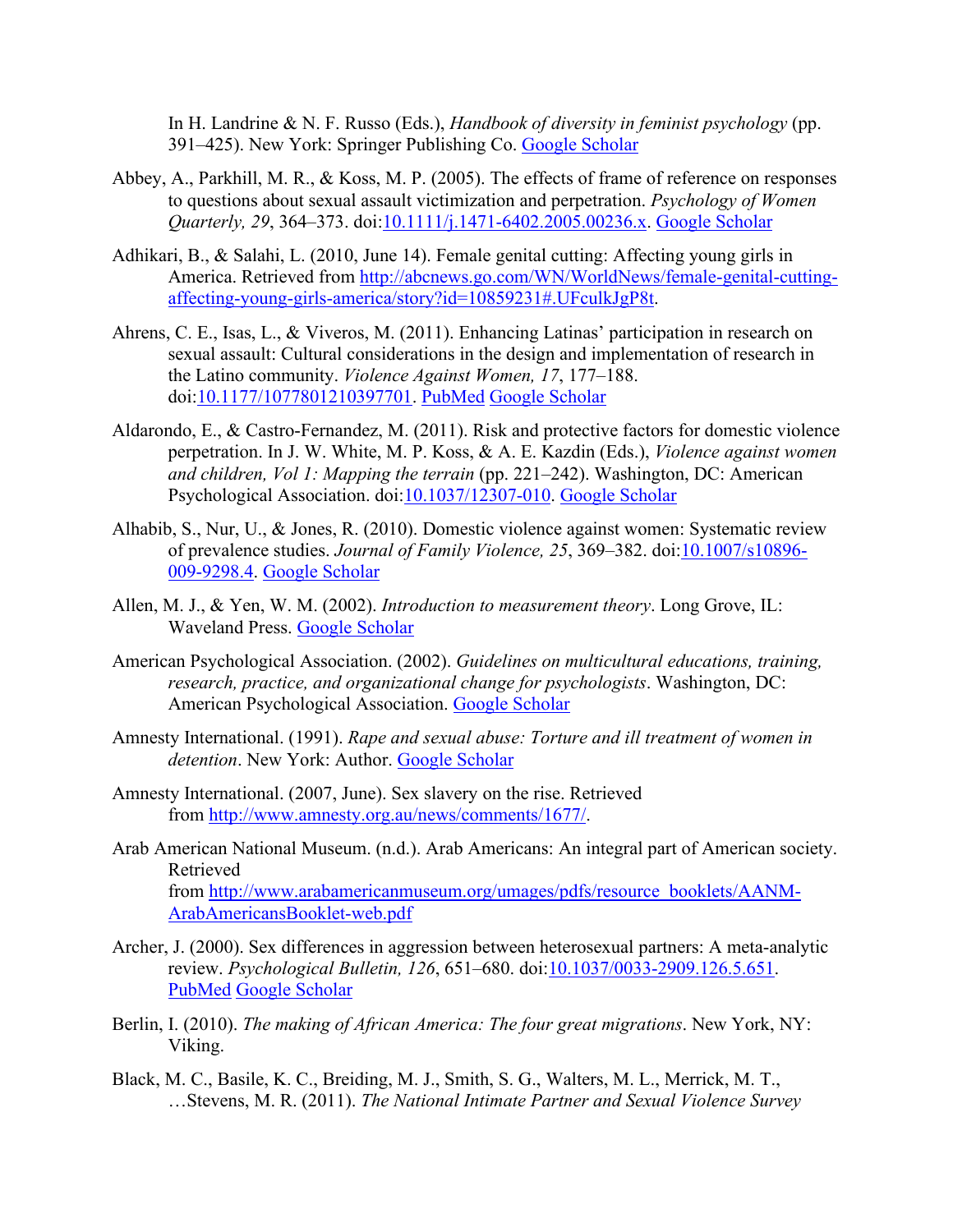*(NISVS): 2010 Summary Report.* Atlanta, GA: National Center for Injury Prevention and Control, Centers for Disease Control and Prevention.

- Bowen, E. (2011). An overview of partner violence risk assessment and the potential role of female victim risk appraisals. *Aggression and Violent Behavior, 16*, 214–226. doi[:10.1016/j.avb.2011.02.007.](https://doi.org/10.1016/j.avb.2011.02.007) [Google Scholar](http://scholar.google.com/scholar_lookup?&title=An%20overview%20of%20partner%20violence%20risk%20assessment%20and%20the%20potential%20role%20of%20female%20victim%20risk%20appraisals&journal=Aggression%20and%20Violent%20Behavior&doi=10.1016%2Fj.avb.2011.02.007&volume=16&pages=214-226&publication_year=2011&author=Bowen%2CE)
- Burhansstipanov, L. (1999). Developing culturally competent community-based interventions. In D. Weiner (Ed.), *Cancer research interventions among the medically underserved* (pp. 167–183). Westport, CT: Greenwood Publishing. [Google Scholar](http://scholar.google.com/scholar_lookup?&title=Cancer%20research%20interventions%20among%20the%20medically%20underserved&pages=167-183&publication_year=1999&author=Burhansstipanov%2CL)
- Burhansstipanov, L., Christopher, S., & Schumacher, S. A. (2005). Lessons learned from community-based participatory research in Indian country. *Cancer Control, 12*, 70–76. [PubMed](http://www.ncbi.nlm.nih.gov/entrez/query.fcgi?cmd=Retrieve&db=PubMed&dopt=Abstract&list_uids=16327753) [Google Scholar](http://scholar.google.com/scholar_lookup?&title=Lessons%20learned%20from%20community-based%20participatory%20research%20in%20Indian%20country&journal=Cancer%20Control&volume=12&pages=70-76&publication_year=2005&author=Burhansstipanov%2CL&author=Christopher%2CS&author=Schumacher%2CSA)
- Campbell, J. C., Alhusen, J., Draughon, J., Kub, J., & Walton-Moss, B. (2011). Vulnerability and protective factors for intimate partner violence. In J. W. White, M. P. Koss, & A. E. Kazdin (Eds.), *Violence against women and children, Vol 1: Mapping the terrain* (pp. 243–263). Washington, DC: American Psychological Association. doi[:10.1037/12307-](https://doi.org/10.1037/12307-011) [011.](https://doi.org/10.1037/12307-011) [Google Scholar](http://scholar.google.com/scholar_lookup?&title=Violence%20against%20women%20and%20children%2C%20Vol%201%3A%20Mapping%20the%20terrain&pages=243-263&publication_year=2011&author=Campbell%2CJC&author=Alhusen%2CJ&author=Draughon%2CJ&author=Kub%2CJ&author=Walton-Moss%2CB)
- Centers for Disease Control and Prevention. (2010). *Intimate partner violence: Risk and Protective Factors*. Atlanta, GA: Centers for Disease Control and Prevention.
- Chávez, L. M., & Canino, G. (2005). *Toolkit on translating and adapting instruments*. Cambridge, MA: The Evaluation Center: Human Services Research Institute. [Google](http://scholar.google.com/scholar_lookup?&title=Toolkit%20on%20translating%20and%20adapting%20instruments&publication_year=2005&author=Ch%C3%A1vez%2CLM&author=Canino%2CG)  **[Scholar](http://scholar.google.com/scholar_lookup?&title=Toolkit%20on%20translating%20and%20adapting%20instruments&publication_year=2005&author=Ch%C3%A1vez%2CLM&author=Canino%2CG)**
- Cheung, F. M., van de Vijver, F. J. R., & Leong, F. T. L. (2011). Toward a new approach to the study of personality in culture. *American Psychologist, 66*, 593–603. doi[:10.1037/a0022389.](https://doi.org/10.1037/a0022389) [PubMed](http://www.ncbi.nlm.nih.gov/entrez/query.fcgi?cmd=Retrieve&db=PubMed&dopt=Abstract&list_uids=21261408) [Google Scholar](http://scholar.google.com/scholar_lookup?&title=Toward%20a%20new%20approach%20to%20the%20study%20of%20personality%20in%20culture&journal=American%20Psychologist&doi=10.1037%2Fa0022389&volume=66&pages=593-603&publication_year=2011&author=Cheung%2CFM&author=Vijver%2CFJR&author=Leong%2CFTL)
- Community-Campus Partnerships for Health (n.d.). *Community-based participatory research (CBPR) resources*. Retrieved from [http://depts.washington.edu/ccph/pdf\\_files/rwjcsp](http://depts.washington.edu/ccph/pdf_files/rwjcsp-cbpr-resources.pdf)[cbpr-resources.pdf](http://depts.washington.edu/ccph/pdf_files/rwjcsp-cbpr-resources.pdf)
- Connor-Smith, J. K., Henning, K., Moore, S., & Holdford, R. (2011). Risk assessments by female victims of intimate partner violence: Predictors of risk perceptions and comparison to an actuarial measure. *Journal of Interpersonal Violence, 26*, 2517–2550. doi[:10.1177/0886260510383024.](https://doi.org/10.1177/0886260510383024) [PubMed](http://www.ncbi.nlm.nih.gov/entrez/query.fcgi?cmd=Retrieve&db=PubMed&dopt=Abstract&list_uids=20841332) [Google Scholar](http://scholar.google.com/scholar_lookup?&title=Risk%20assessments%20by%20female%20victims%20of%20intimate%20partner%20violence%3A%20Predictors%20of%20risk%20perceptions%20and%20comparison%20to%20an%20actuarial%20measure&journal=Journal%20of%20Interpersonal%20Violence&doi=10.1177%2F0886260510383024&volume=26&pages=2517-2550&publication_year=2011&author=Connor-Smith%2CJK&author=Henning%2CK&author=Moore%2CS&author=Holdford%2CR)
- Cook, S. L., Gidycz, C. A., Koss, M. P., & Murphy, M. (2011). Emerging issues in the measurement of rape victimization. *Violence Against Women, 17*, 201–218. doi[:10.1177/1077801210397741.](https://doi.org/10.1177/1077801210397741) [PubMed](http://www.ncbi.nlm.nih.gov/entrez/query.fcgi?cmd=Retrieve&db=PubMed&dopt=Abstract&list_uids=21307030) [Google Scholar](http://scholar.google.com/scholar_lookup?&title=Emerging%20issues%20in%20the%20measurement%20of%20rape%20victimization&journal=Violence%20Against%20Women&doi=10.1177%2F1077801210397741&volume=17&pages=201-218&publication_year=2011&author=Cook%2CSL&author=Gidycz%2CCA&author=Koss%2CMP&author=Murphy%2CM)
- Cook, S. L., & Parrott, D. (2009). Exploring a taxonomy for aggression against women: Can it aid conceptual clarity? *Aggressive Behavior, 35*, 462–476. doi[:10.1002/ab.20321.](https://doi.org/10.1002/ab.20321) [PubMed](http://www.ncbi.nlm.nih.gov/entrez/query.fcgi?cmd=Retrieve&db=PubMed&dopt=Abstract&list_uids=19780035) [Google Scholar](http://scholar.google.com/scholar_lookup?&title=Exploring%20a%20taxonomy%20for%20aggression%20against%20women%3A%20Can%20it%20aid%20conceptual%20clarity%3F&journal=Aggressive%20Behavior&doi=10.1002%2Fab.20321&volume=35&pages=462-476&publication_year=2009&author=Cook%2CSL&author=Parrott%2CD)
- Cue, K. L., George, W. H., & Norris, J. (1996). Women's appraisals of sexual-assault risk in dating situations. *Psychology of Women Quarterly, 20*, 487–504. doi[:10.1111/j.1471-](https://doi.org/10.1111/j.1471-6402.1996.tb00318.x) [6402.1996.tb00318.x.](https://doi.org/10.1111/j.1471-6402.1996.tb00318.x) [Google Scholar](http://scholar.google.com/scholar_lookup?&title=Women%27s%20appraisals%20of%20sexual-assault%20risk%20in%20dating%20situations&journal=Psychology%20of%20Women%20Quarterly&doi=10.1111%2Fj.1471-6402.1996.tb00318.x&volume=20&pages=487-504&publication_year=1996&author=Cue%2CKL&author=George%2CWH&author=Norris%2CJ)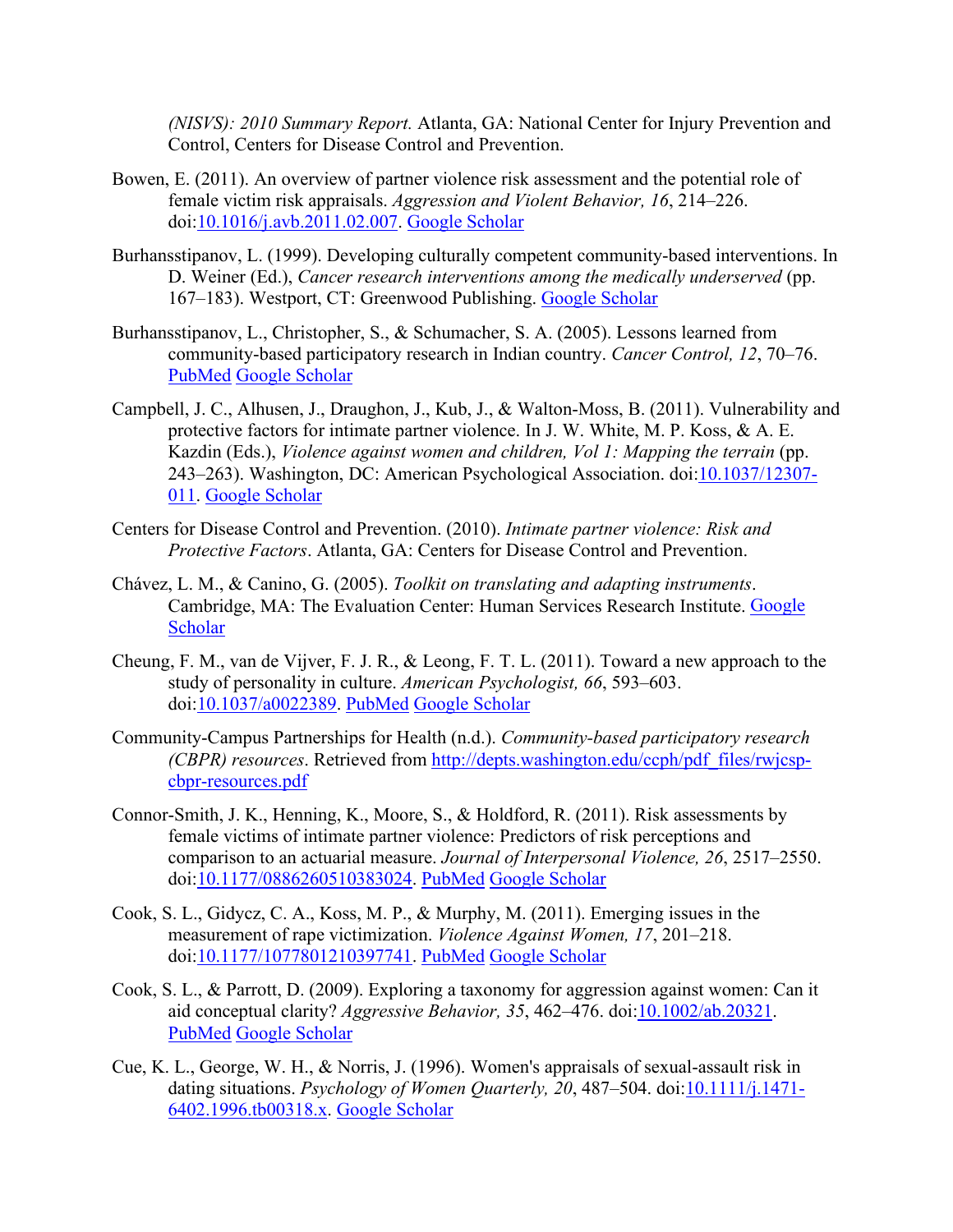- Davies, M., Pollard, P., & Archer, J. (2006). Effects of perpetrator gender and victim sexuality on blame toward male victims of sexual assault. *The Journal of Social Psychology, 146*, 275–291. doi[:10.3200/SOCP.146.3.275-291.](https://doi.org/10.3200/SOCP.146.3.275-291) [PubMed](http://www.ncbi.nlm.nih.gov/entrez/query.fcgi?cmd=Retrieve&db=PubMed&dopt=Abstract&list_uids=16783982) [Google Scholar](http://scholar.google.com/scholar_lookup?&title=Effects%20of%20perpetrator%20gender%20and%20victim%20sexuality%20on%20blame%20toward%20male%20victims%20of%20sexual%20assault&journal=The%20Journal%20of%20Social%20Psychology&doi=10.3200%2FSOCP.146.3.275-291&volume=146&pages=275-291&publication_year=2006&author=Davies%2CM&author=Pollard%2CP&author=Archer%2CJ)
- de la Cruz, G. P., & Brittingham, A. (2003, December). *The Arab population: 2003.* United States Census Bureau. Retrieved from [www.census.gov/prod/2003pubs/c2kbr-23.pdf](http://www.census.gov/prod/2003pubs/c2kbr-23.pdf)
- Douki, S., Nacef, F., Belhadj, A., Bouasker, A., & Ghanchem, R. (2003). Violence against women in Arab and Islamic countries. *Archives of Women's Mental Health, 6*, 165–171. doi[:10.1007/s00737-003-0170-x.](https://doi.org/10.1007/s00737-003-0170-x) [PubMed](http://www.ncbi.nlm.nih.gov/entrez/query.fcgi?cmd=Retrieve&db=PubMed&dopt=Abstract&list_uids=12920614) [Google Scholar](http://scholar.google.com/scholar_lookup?&title=Violence%20against%20women%20in%20Arab%20and%20Islamic%20countries&journal=Archives%20of%20Women%27s%20Mental%20Health&doi=10.1007%2Fs00737-003-0170-x&volume=6&pages=165-171&publication_year=2003&author=Douki%2CS&author=Nacef%2CF&author=Belhadj%2CA&author=Bouasker%2CA&author=Ghanchem%2CR)
- Dreby, J. (2006). Honor and virtue: Mexican parenting in the transnational context. *Gender and Society, 20*, 32–59. doi[:10.1177/0891243205282660.](https://doi.org/10.1177/0891243205282660) [Google Scholar](http://scholar.google.com/scholar_lookup?&title=Honor%20and%20virtue%3A%20Mexican%20parenting%20in%20the%20transnational%20context&journal=Gender%20and%20Society&doi=10.1177%2F0891243205282660&volume=20&pages=32-59&publication_year=2006&author=Dreby%2CJ)
- Equality Now (n.d.). Retrieved from [http://www.equalitynow.org/node/866.](http://www.equalitynow.org/node/866)
- Elam, G., & Fenton, K. A. (2003). Researching sensitive issues and ethnicity: Lessons from sexual health. *Ethnicity & Health, 8*, 15–27. doi[:10.1080/13557850303557.](https://doi.org/10.1080/13557850303557) [Google](http://scholar.google.com/scholar_lookup?&title=Researching%20sensitive%20issues%20and%20ethnicity%3A%20Lessons%20from%20sexual%20health&journal=Ethnicity%20%26%20Health&doi=10.1080%2F13557850303557&volume=8&pages=15-27&publication_year=2003&author=Elam%2CG&author=Fenton%2CKA)  **[Scholar](http://scholar.google.com/scholar_lookup?&title=Researching%20sensitive%20issues%20and%20ethnicity%3A%20Lessons%20from%20sexual%20health&journal=Ethnicity%20%26%20Health&doi=10.1080%2F13557850303557&volume=8&pages=15-27&publication_year=2003&author=Elam%2CG&author=Fenton%2CKA)**
- Federal Bureau of Investigation. (2012). *Press release: Attorney General Eric Holder announces revisions to the Uniform Crime Reports' definition of rape.* Retrieved from [http://www.fbi.gov/news/pressrel/press-releases/attorney-general-eric-holder](http://www.fbi.gov/news/pressrel/press-releases/attorney-general-eric-holder-announces-revisions-to-the-uniform-crime-reports-definition-of-rape)[announces-revisions-to-the-uniform-crime-reports-definition-of-rape.](http://www.fbi.gov/news/pressrel/press-releases/attorney-general-eric-holder-announces-revisions-to-the-uniform-crime-reports-definition-of-rape)
- Ferreira, M. P., & Gendron, F. (2011). Community-based participatory research with traditional and indigenous communities of the Americas: Historical context and future directions. *International Journal of Critical Pedagogy, 3*, 153–168. [Google Scholar](http://scholar.google.com/scholar_lookup?&title=Community-based%20participatory%20research%20with%20traditional%20and%20indigenous%20communities%20of%20the%20Americas%3A%20Historical%20context%20and%20future%20directions&journal=International%20Journal%20of%20Critical%20Pedagogy&volume=3&pages=153-168&publication_year=2011&author=Ferreira%2CMP&author=Gendron%2CF)
- Fisher, D., Lang, K. S., & Wheaton, J. (2010). *Training professionals in the primary prevention of sexual and intimate partner violence: A planning guide*. Atlanta, GA: Centers for Disease Control and Prevention. [Google Scholar](http://scholar.google.com/scholar_lookup?&title=Training%20professionals%20in%20the%20primary%20prevention%20of%20sexual%20and%20intimate%20partner%20violence%3A%20A%20planning%20guide&publication_year=2010&author=Fisher%2CD&author=Lang%2CKS&author=Wheaton%2CJ)
- FoxNews.com. (2012, March 5). *Arizona mom accused of burning teen's face for refusing arranged marriage to older man*. Retrieved from [http://www.foxnews.com/us/2012/03/05/plea-entered-in-az-arranged-marriage](http://www.foxnews.com/us/2012/03/05/plea-entered-in-az-arranged-marriage-beating-case/)[beating-case/.](http://www.foxnews.com/us/2012/03/05/plea-entered-in-az-arranged-marriage-beating-case/)
- Fox News Latino. (2012, May 10). *Brothers sentenced for forcing immigrants into prostitution*. Retrieved from: [http://latino.foxnews.com/latino/news/2012/05/10/three-brothers](http://latino.foxnews.com/latino/news/2012/05/10/three-brothers-sentenced-to-prison-for-forcing-smuggled-immigrants-into/)[sentenced-to-prison-for-forcing-smuggled-immigrants-into/.](http://latino.foxnews.com/latino/news/2012/05/10/three-brothers-sentenced-to-prison-for-forcing-smuggled-immigrants-into/)
- Gidycz, C. A., McNamara, J. R., & Edwards, K. M. (2006). Women's risk perception and sexual victimization: A review of the literature. *Aggression and Violent Behavior, 11*, 441–456. doi[:10.1016/j.avb.2006.01.004.](https://doi.org/10.1016/j.avb.2006.01.004) [Google Scholar](http://scholar.google.com/scholar_lookup?&title=Women%27s%20risk%20perception%20and%20sexual%20victimization%3A%20A%20review%20of%20the%20literature&journal=Aggression%20and%20Violent%20Behavior&doi=10.1016%2Fj.avb.2006.01.004&volume=11&pages=441-456&publication_year=2006&author=Gidycz%2CCA&author=McNamara%2CJR&author=Edwards%2CKM)
- Gilligan, P., & Akhtar, S. (2006). Cultural barriers to the disclosure of child sexual abuse in Asian communities: Listening to what women say. *British Journal of Social Work, 36*, 1361–1377. doi[:10.1093/bjsw/bch309.](https://doi.org/10.1093/bjsw/bch309) [Google Scholar](http://scholar.google.com/scholar_lookup?&title=Cultural%20barriers%20to%20the%20disclosure%20of%20child%20sexual%20abuse%20in%20Asian%20communities%3A%20Listening%20to%20what%20women%20say&journal=British%20Journal%20of%20Social%20Work&doi=10.1093%2Fbjsw%2Fbch309&volume=36&pages=1361-1377&publication_year=2006&author=Gilligan%2CP&author=Akhtar%2CS)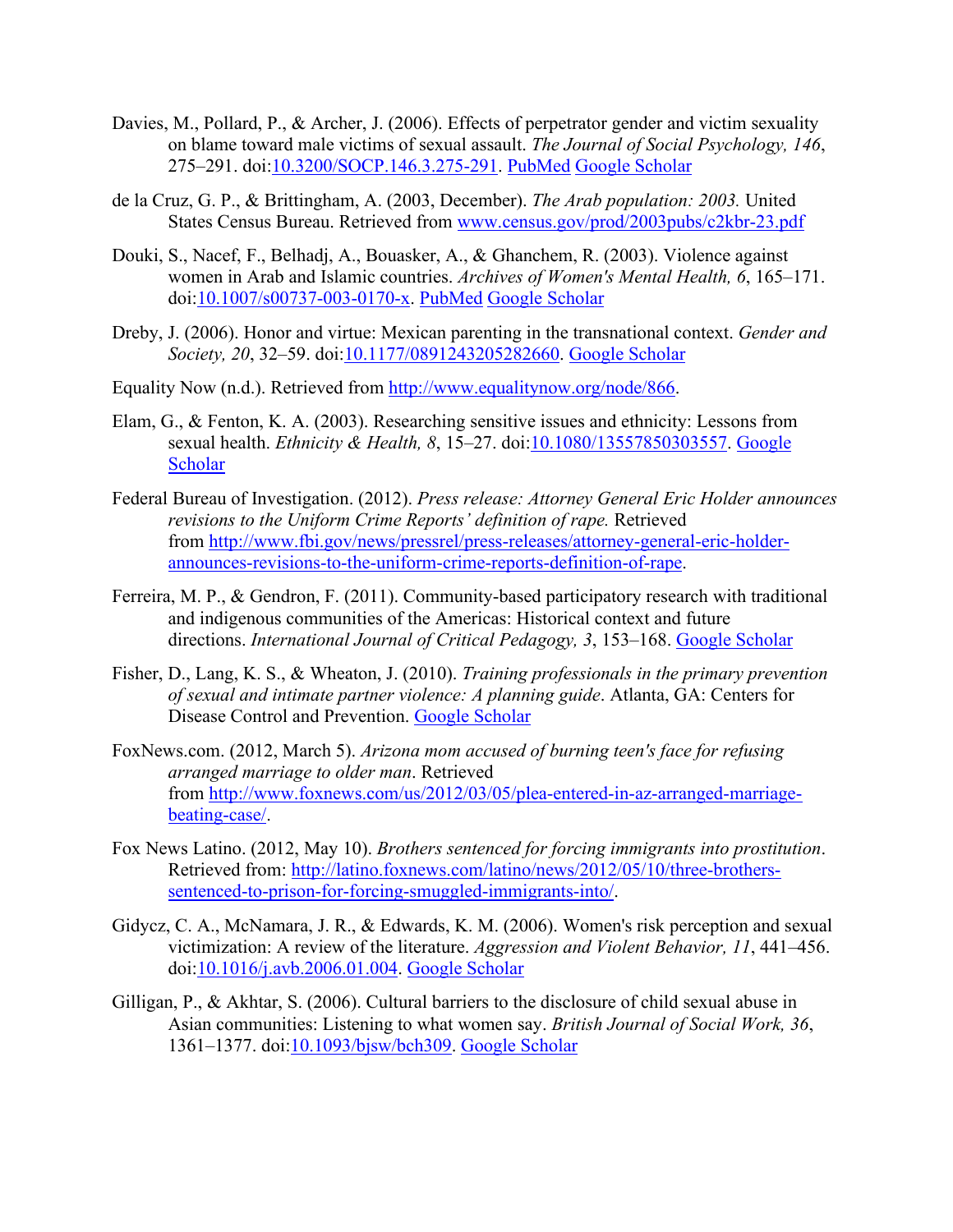- Haj-Yahia, M. M. (2000). Wife abuse and battering in the sociocultural context of Arab society. *Family Process, 39*, 237–255. doi[:10.1111/j.1545-5300.2000.39207.](https://doi.org/10.1111/j.1545-5300.2000.39207) [PubMed](http://www.ncbi.nlm.nih.gov/entrez/query.fcgi?cmd=Retrieve&db=PubMed&dopt=Abstract&list_uids=10907149) [Google Scholar](http://scholar.google.com/scholar_lookup?&title=Wife%20abuse%20and%20battering%20in%20the%20sociocultural%20context%20of%20Arab%20society&journal=Family%20Process&doi=10.1111%2Fj.1545-5300.2000.39207&volume=39&pages=237-255&publication_year=2000&author=Haj-Yahia%2CMM)
- Hamby, S. (2009). The gender debate about intimate partner violence: Solutions and dead ends. *Psychological Trauma: Theory, Research, Practice, and Policy, 1*, 24–34. doi[:10.1037/a0015066.](https://doi.org/10.1037/a0015066) [Google Scholar](http://scholar.google.com/scholar_lookup?&title=The%20gender%20debate%20about%20intimate%20partner%20violence%3A%20Solutions%20and%20dead%20ends&journal=Psychological%20Trauma%3A%20Theory%2C%20Research%2C%20Practice%2C%20and%20Policy&doi=10.1037%2Fa0015066&volume=1&pages=24-34&publication_year=2009&author=Hamby%2CS)
- Hazen, A. L., & Soriano, F. I. (2007). Experiences with intimate partner violence among Latina women. *Violence Against Women, 13*, 562–582. doi[:10.1177/1077801207301558.](https://doi.org/10.1177/1077801207301558) [PubMed](http://www.ncbi.nlm.nih.gov/entrez/query.fcgi?cmd=Retrieve&db=PubMed&dopt=Abstract&list_uids=17515406) [Google Scholar](http://scholar.google.com/scholar_lookup?&title=Experiences%20with%20intimate%20partner%20violence%20among%20Latina%20women&journal=Violence%20Against%20Women&doi=10.1177%2F1077801207301558&volume=13&pages=562-582&publication_year=2007&author=Hazen%2CAL&author=Soriano%2CFI)
- Horowitz, C. R., Robinson, M., & Seifer, S. (2009). Community-based participatory research from the margin to the mainstream: Are researchers prepared? *Circulation, 119*, 2633– 2642. doi[:10.1161/circulationaha.107.729863.](https://doi.org/10.1161/circulationaha.107.729863) [PubMed](http://www.ncbi.nlm.nih.gov/entrez/query.fcgi?cmd=Retrieve&db=PubMed&dopt=Abstract&list_uids=19451365) [Google Scholar](http://scholar.google.com/scholar_lookup?&title=Community-based%20participatory%20research%20from%20the%20margin%20to%20the%20mainstream%3A%20Are%20researchers%20prepared%3F&journal=Circulation&doi=10.1161%2Fcirculationaha.107.729863&volume=119&pages=2633-2642&publication_year=2009&author=Horowitz%2CCR&author=Robinson%2CM&author=Seifer%2CS)
- Hunjan, S., & Towson, S. (2007). "Virginity is everything": Sexuality in the context of intimate partner violence in the South Asian community. In S. G. Das Gupta (Ed.), *Body evidence* (pp. 53–67). New Brunswick: Rutgers University Press. [Google Scholar](http://scholar.google.com/scholar_lookup?&title=Body%20evidence&pages=53-67&publication_year=2007&author=Hunjan%2CS&author=Towson%2CS)
- Israel, B. A., Schulz, A. J., Parker, E. A., & Becker, A. B. (1998). Review of community-based research: Assessing partnership approaches to improve public health. *Annual Review of*  Public Health, 19, 173-202. doi: 10.1146/annurev.publhealth.19.1.173. [PubMed](http://www.ncbi.nlm.nih.gov/entrez/query.fcgi?cmd=Retrieve&db=PubMed&dopt=Abstract&list_uids=9611617) Google [Scholar](http://scholar.google.com/scholar_lookup?&title=Review%20of%20community-based%20research%3A%20Assessing%20partnership%20approaches%20to%20improve%20public%20health&journal=Annual%20Review%20of%20Public%20Health&doi=10.1146%2Fannurev.publhealth.19.1.173&volume=19&pages=173-202&publication_year=1998&author=Israel%2CBA&author=Schulz%2CAJ&author=Parker%2CEA&author=Becker%2CAB)
- Israel, B. A., Schulz, A. J., Parker, E. A., Becker, A. B., Allen, A. J., & Guzman, R. (2003). Critical issues in developing and following community based participatory research principles. In M. Minkler & N. Wallerstein (Eds.), *Community based participatory research for health* (pp. 53–76). San Francisco: Jossey-Bass. [Google Scholar](http://scholar.google.com/scholar_lookup?&title=Community%20based%20participatory%20research%20for%20health&pages=53-76&publication_year=2003&author=Israel%2CBA&author=Schulz%2CAJ&author=Parker%2CEA&author=Becker%2CAB&author=Allen%2CAJ&author=Guzman%2CR)
- James, S. D. (2012, January 24). *Wife sues in-laws, says arranged marriage turned to slavery*. Retreived from [http://abcnews.go.com/Health/wife-sues-laws-alleging-arranged](http://abcnews.go.com/Health/wife-sues-laws-alleging-arranged-marriage-turned-human/story?id=15342407#.UFcw3EJgP8t)[marriage-turned-human/story?id=15342407#.UFcw3EJgP8t.](http://abcnews.go.com/Health/wife-sues-laws-alleging-arranged-marriage-turned-human/story?id=15342407#.UFcw3EJgP8t)
- Kahn, A. S., Jackson, J., Kully, C., Badger, K., & Halvorsen, J. (2003). Calling it rape: Differences in experiences of women who do and do not label their sexual assault as rape. *Psychology of Women Quarterly, 27*, 233–242. doi[:10.1111/1471-](https://doi.org/10.1111/1471-6402.00103) [6402.00103.](https://doi.org/10.1111/1471-6402.00103) [Google Scholar](http://scholar.google.com/scholar_lookup?&title=Calling%20it%20rape%3A%20Differences%20in%20experiences%20of%20women%20who%20do%20and%20do%20not%20label%20their%20sexual%20assault%20as%20rape&journal=Psychology%20of%20Women%20Quarterly&doi=10.1111%2F1471-6402.00103&volume=27&pages=233-242&publication_year=2003&author=Kahn%2CAS&author=Jackson%2CJ&author=Kully%2CC&author=Badger%2CK&author=Halvorsen%2CJ)
- Kantor, G., Jasinski, J. L., & Aldarondo, E. (1994). Sociocultural status and incidence of marital violence in Hispanic families. *Violence and Victims, 9*, 207–222. [PubMed](http://www.ncbi.nlm.nih.gov/entrez/query.fcgi?cmd=Retrieve&db=PubMed&dopt=Abstract&list_uids=7647043) [Google](http://scholar.google.com/scholar_lookup?&title=Sociocultural%20status%20and%20incidence%20of%20marital%20violence%20in%20Hispanic%20families&journal=Violence%20and%20Victims&volume=9&pages=207-222&publication_year=1994&author=Kantor%2CG&author=Jasinski%2CJL&author=Aldarondo%2CE)  [Scholar](http://scholar.google.com/scholar_lookup?&title=Sociocultural%20status%20and%20incidence%20of%20marital%20violence%20in%20Hispanic%20families&journal=Violence%20and%20Victims&volume=9&pages=207-222&publication_year=1994&author=Kantor%2CG&author=Jasinski%2CJL&author=Aldarondo%2CE)
- Kelly, J. P. (2010, April 1). *5 charged with forcing Asian immigrants into prostitution in Watertown, elsewhere*. Retrieved from [http://www.wickedlocal.com/watertown/news/x1664787994/5-charged-with](http://www.wickedlocal.com/watertown/news/x1664787994/5-charged-with-forcing-Asian-immigrants-into-prostitution-in-Watertown-elsewhere#axzz26B71dmfA)[forcing-Asian-immigrants-into-prostitution-in-Watertown-elsewhere#axzz26B71dmfA.](http://www.wickedlocal.com/watertown/news/x1664787994/5-charged-with-forcing-Asian-immigrants-into-prostitution-in-Watertown-elsewhere#axzz26B71dmfA)
- Kilpatrick, D. G., Edmunds, C. M., & Seymour, A. K. (1992). *Rape in America: A report to the nation*. Arlington, VA: National Victim Center and the Crime Victims Research and Treatment Center. [Google Scholar](http://scholar.google.com/scholar_lookup?&title=Rape%20in%20America%3A%20A%20report%20to%20the%20nation&publication_year=1992&author=Kilpatrick%2CDG&author=Edmunds%2CCM&author=Seymour%2CAK)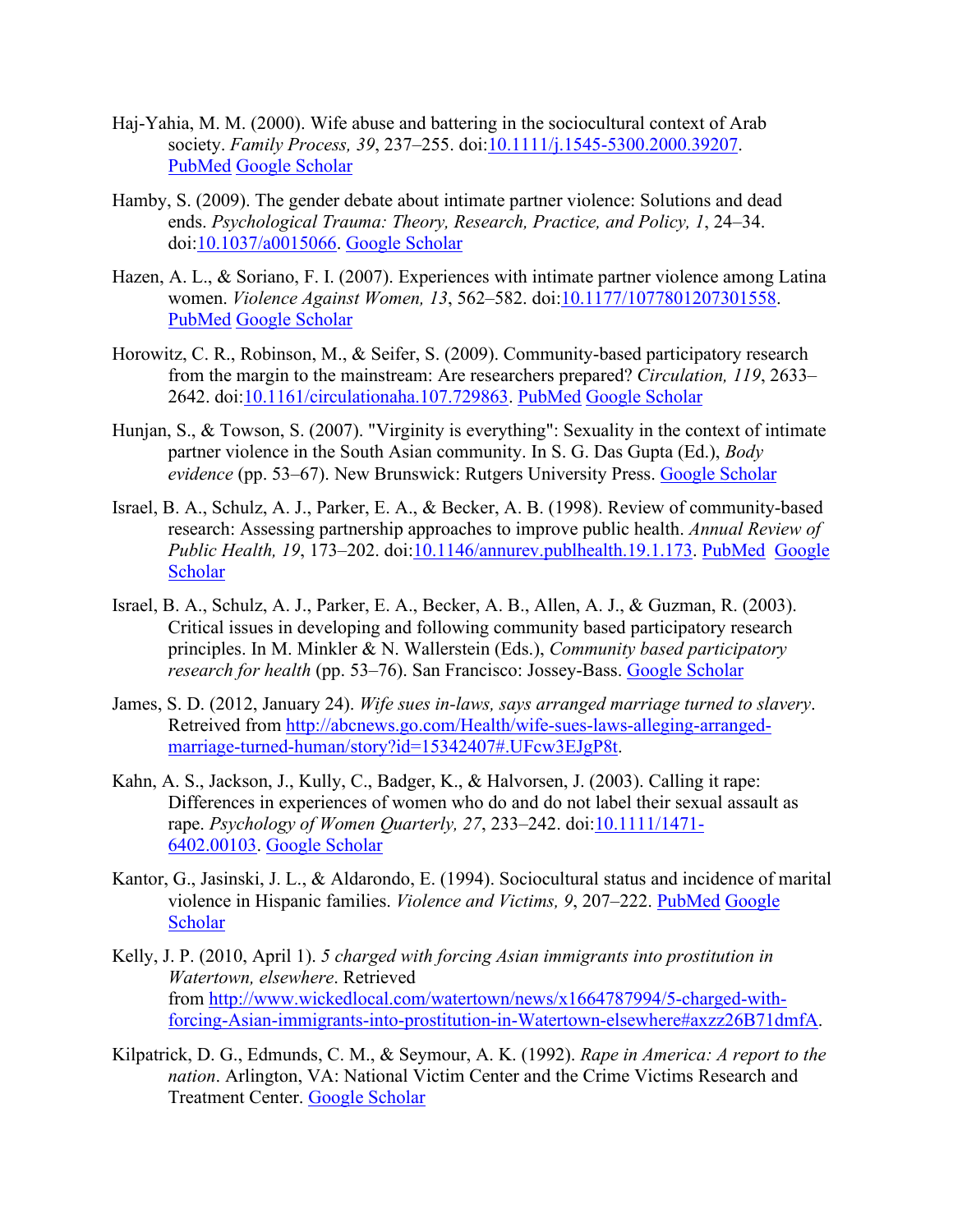- Koss, M. P., & White, J. W. (2008). National and global agendas on violence against women: Historical perspective and consensus. *The American Journal of Orthopsychiatry, 78*, 386–393. doi[:10.1037/a0014347.](https://doi.org/10.1037/a0014347) 393. [PubMed](http://www.ncbi.nlm.nih.gov/entrez/query.fcgi?cmd=Retrieve&db=PubMed&dopt=Abstract&list_uids=19123759) [Google Scholar](http://scholar.google.com/scholar_lookup?&title=National%20and%20global%20agendas%20on%20violence%20against%20women%3A%20Historical%20perspective%20and%20consensus&journal=The%20American%20Journal%20of%20Orthopsychiatry&doi=10.1037%2Fa0014347&volume=78&pages=386-393&publication_year=2008&author=Koss%2CMP&author=White%2CJW)
- Koss, M. P., Abbey, A., Campbell, R., Cook, S., Norris, J., Testa, M., Ullman, S., West, C., & White, J. (2007). Revising the SES: A collaborative process to improve assessment of sexual aggression and victimization. *Psychology of Women Quarterly, 31*, 357–370. doi[:10.1111/j.1471-6402.2007.00385.x.](https://doi.org/10.1111/j.1471-6402.2007.00385.x) [Google Scholar](http://scholar.google.com/scholar_lookup?&title=Revising%20the%20SES%3A%20A%20collaborative%20process%20to%20improve%20assessment%20of%20sexual%20aggression%20and%20victimization&journal=Psychology%20of%20Women%20Quarterly&doi=10.1111%2Fj.1471-6402.2007.00385.x&volume=31&pages=357-370&publication_year=2007&author=Koss%2CMP&author=Abbey%2CA&author=Campbell%2CR&author=Cook%2CS&author=Norris%2CJ&author=Testa%2CM&author=Ullman%2CS&author=West%2CC&author=White%2CJ)
- Koss, M. P., Gidycz, C. A., & Wisniewski, N. (1987). The scope of rape: Incidence and prevalence of sexual aggression and victimization in a national sample of higher education students. *Journal of Consulting and Clinical Psychology, 55*, 162–170. doi[:10.1037/0022-006X.55.2.162.](https://doi.org/10.1037/0022-006X.55.2.162) [PubMed](http://www.ncbi.nlm.nih.gov/entrez/query.fcgi?cmd=Retrieve&db=PubMed&dopt=Abstract&list_uids=3494755) [Google Scholar](http://scholar.google.com/scholar_lookup?&title=The%20scope%20of%20rape%3A%20Incidence%20and%20prevalence%20of%20sexual%20aggression%20and%20victimization%20in%20a%20national%20sample%20of%20higher%20education%20students&journal=Journal%20of%20Consulting%20and%20Clinical%20Psychology&doi=10.1037%2F0022-006X.55.2.162&volume=55&pages=162-170&publication_year=1987&author=Koss%2CMP&author=Gidycz%2CCA&author=Wisniewski%2CN)
- Kulwicki, A., Aswad, B., Carmona, T., & Ballout, S. (2010). Barriers in the utilization of domestic violence services among Arab immigrant women: Perceptions of professionals, service providers, & community leaders. *Journal of Family Violence, 25*, 727–735. doi[:10.1007/s10896-010-9330-8.](https://doi.org/10.1007/s10896-010-9330-8) [Google Scholar](http://scholar.google.com/scholar_lookup?&title=Barriers%20in%20the%20utilization%20of%20domestic%20violence%20services%20among%20Arab%20immigrant%20women%3A%20Perceptions%20of%20professionals%2C%20service%20providers%2C%20%26%20community%20leaders&journal=Journal%20of%20Family%20Violence&doi=10.1007%2Fs10896-010-9330-8&volume=25&pages=727-735&publication_year=2010&author=Kulwicki%2CA&author=Aswad%2CB&author=Carmona%2CT&author=Ballout%2CS)
- Lee, Y., & Hadeed, L. (2009). Intimate partner violence among Asian immigrant communities. *Trauma, Violence & Abuse, 10*, 143–170. doi[:10.1177/1524838009334130.](https://doi.org/10.1177/1524838009334130) [Google Scholar](http://scholar.google.com/scholar_lookup?&title=Intimate%20partner%20violence%20among%20Asian%20immigrant%20communities&journal=Trauma%2C%20Violence%20%26%20Abuse&doi=10.1177%2F1524838009334130&volume=10&pages=143-170&publication_year=2009&author=Lee%2CY&author=Hadeed%2CL)
- Magnussen, L., Shoultz, J., Hansen, K., Sapolu, M., & Samifua, M. (2008). Intimate partner violence: Perceptions of Samoan women. *Journal of Community Health, 33*, 389–394. doi[:10.1007/s10900-008-9110-z.](https://doi.org/10.1007/s10900-008-9110-z) [PubMed](http://www.ncbi.nlm.nih.gov/entrez/query.fcgi?cmd=Retrieve&db=PubMed&dopt=Abstract&list_uids=18581217) [Google Scholar](http://scholar.google.com/scholar_lookup?&title=Intimate%20partner%20violence%3A%20Perceptions%20of%20Samoan%20women&journal=Journal%20of%20Community%20Health&doi=10.1007%2Fs10900-008-9110-z&volume=33&pages=389-394&publication_year=2008&author=Magnussen%2CL&author=Shoultz%2CJ&author=Hansen%2CK&author=Sapolu%2CM&author=Samifua%2CM)
- Martin, S. L., Macy, R. J., & Young, S. K. (2011). Health and economic consequences of sexual violence. In J. W. White, M. P. Koss, & A. E. Kazdin (Eds.), *Violence against women and children, Vol 1: Mapping the terrain* (pp. 173–195). Washington, DC: American Psychological Association. doi[:10.1037/12307-008.](https://doi.org/10.1037/12307-008) [Google Scholar](http://scholar.google.com/scholar_lookup?&title=Violence%20against%20women%20and%20children%2C%20Vol%201%3A%20Mapping%20the%20terrain&pages=173-195&publication_year=2011&author=Martin%2CSL&author=Macy%2CRJ&author=Young%2CSK)
- Martinez, S. M., Ainsworth, B. E., & Elder, J. P. (2008). A review of physical activity measures used among US Latinos: Guidelines for developing culturally appropriate measures. *Annuals of Behavioral Medicine, 36*, 195–207. doi[:10-1007/s12160-008-9063-](https://doi.org/10-1007/s12160-008-9063-6) [6.](https://doi.org/10-1007/s12160-008-9063-6) [Google Scholar](http://scholar.google.com/scholar_lookup?&title=A%20review%20of%20physical%20activity%20measures%20used%20among%20US%20Latinos%3A%20Guidelines%20for%20developing%20culturally%20appropriate%20measures&journal=Annuals%20of%20Behavioral%20Medicine&doi=10-1007%2Fs12160-008-9063-6&volume=36&pages=195-207&publication_year=2008&author=Martinez%2CSM&author=Ainsworth%2CBE&author=Elder%2CJP)
- Meerlo, J. A. (1969). The sense of time and history. *Psychiatria, Neurologia, Neurochirurgia, 72*, 353–370. [Google Scholar](http://scholar.google.com/scholar_lookup?&title=The%20sense%20of%20time%20and%20history&journal=Psychiatria%2C%20Neurologia%2C%20Neurochirurgia&volume=72&pages=353-370&publication_year=1969&author=Meerlo%2CJA)
- Nicolaidis, C., Timmons, V., Thomas, M. J., Waters, A. S., Wahab, S., Mejia, A., & Mitchell, S. R. (2010). "You don't go tell White people nothing": African American women's perspectives on the influence of violence and race on depression and depression care. *American Journal of Public Health, 100*, 1470–1476. doi[:10.2105/AJPH.2009.161950.](https://doi.org/10.2105/AJPH.2009.161950) [PubMed](http://www.ncbi.nlm.nih.gov/entrez/query.fcgi?cmd=Retrieve&db=PubMed&dopt=Abstract&list_uids=20558811) [Google Scholar](http://scholar.google.com/scholar_lookup?&title=%E2%80%9CYou%20don%E2%80%99t%20go%20tell%20White%20people%20nothing%E2%80%9D%3A%20African%20American%20women%E2%80%99s%20perspectives%20on%20the%20influence%20of%20violence%20and%20race%20on%20depression%20and%20depression%20care&journal=American%20Journal%20of%20Public%20Health&doi=10.2105%2FAJPH.2009.161950&volume=100&pages=1470-1476&publication_year=2010&author=Nicolaidis%2CC&author=Timmons%2CV&author=Thomas%2CMJ&author=Waters%2CAS&author=Wahab%2CS&author=Mejia%2CA&author=Mitchell%2CSR)
- Oliver, B. E. (2007). Preventing female-perpetrated sexual abuse. *Trauma, Violence & Abuse, 8*, 19–32. doi[:10.1177/1524838006296747.](https://doi.org/10.1177/1524838006296747) [Google Scholar](http://scholar.google.com/scholar_lookup?&title=Preventing%20female-perpetrated%20sexual%20abuse&journal=Trauma%2C%20Violence%20%26%20Abuse&doi=10.1177%2F1524838006296747&volume=8&pages=19-32&publication_year=2007&author=Oliver%2CBE)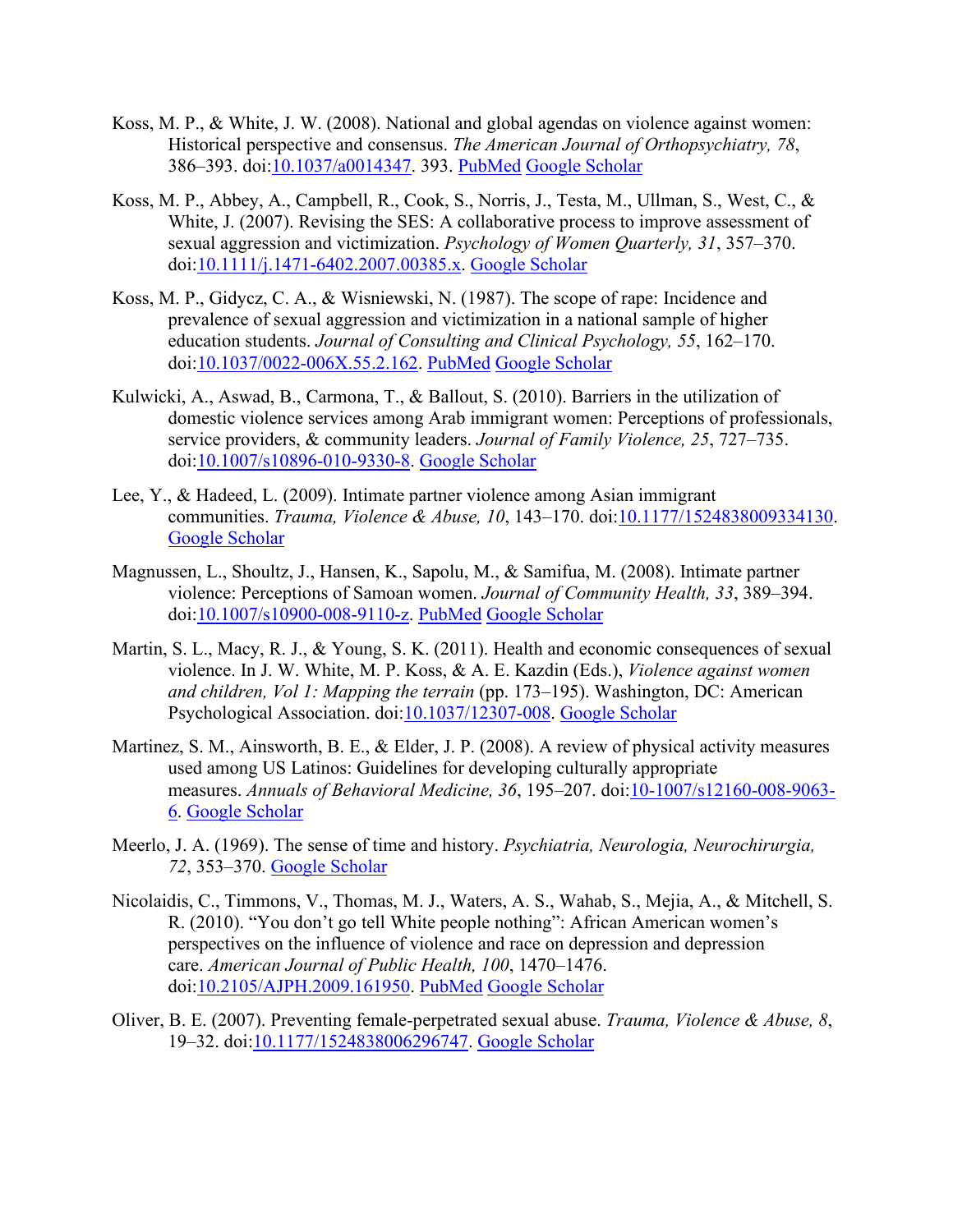- Oneha, M. F., Magnussen, L., & Shoultz, J. (2009). When does abuse become abuse? *Issues in Mental Health Nursing, 30*, 279–280. doi[:10.1080/01612840802710977.](https://doi.org/10.1080/01612840802710977) [PubMed](http://www.ncbi.nlm.nih.gov/entrez/query.fcgi?cmd=Retrieve&db=PubMed&dopt=Abstract&list_uids=19363733) [Google](http://scholar.google.com/scholar_lookup?&title=When%20does%20abuse%20become%20abuse%3F&journal=Issues%20in%20Mental%20Health%20Nursing&doi=10.1080%2F01612840802710977&volume=30&pages=279-280&publication_year=2009&author=Oneha%2CMF&author=Magnussen%2CL&author=Shoultz%2CJ)  [Scholar](http://scholar.google.com/scholar_lookup?&title=When%20does%20abuse%20become%20abuse%3F&journal=Issues%20in%20Mental%20Health%20Nursing&doi=10.1080%2F01612840802710977&volume=30&pages=279-280&publication_year=2009&author=Oneha%2CMF&author=Magnussen%2CL&author=Shoultz%2CJ)
- Parra-Cardona, J., Holtrop, K., Cordova, D., Escobar-Chew, A., Horsford, S., Tams, L., & Fitzgerald, H. (2009). "Queremos aprender": Latino immigrants' call to integrate cultural adaptation with best practice knowledge in a parenting intervention. *Family Process, 48*, 211–231. doi: 10.1111/j.1545-5300.2009.01278.x. [Google Scholar](http://scholar.google.com/scholar_lookup?&title=%E2%80%9CQueremos%20aprender%E2%80%9D%3A%20Latino%20immigrants%E2%80%99%20call%20to%20integrate%20cultural%20adaptation%20with%20best%20practice%20knowledge%20in%20a%20parenting%20intervention&journal=Family%20Process&doi=10.1111%2Fj.1545-5300.2009.01278.x&volume=48&pages=211-231&publication_year=2009&author=Parra-Cardona%2CJ&author=Holtrop%2CK&author=Cordova%2CD&author=Escobar-Chew%2CA&author=Horsford%2CS&author=Tams%2CL&author=Fitzgerald%2CH)
- Perilla, J. L., Lippy, C., Rosales, A., & Serrata, J. V. (2011). Prevalence of domestic violence. In J. W. White, M. P. Koss, & A. E. Kazdin (Eds.), *Violence against women and children, Vol 1: Mapping the terrain* (pp. 199–220). Washington, DC: American Psychological Association. doi[:10.1037/12307-009.](https://doi.org/10.1037/12307-009)
- Pittaway, E., Bartolomei, L., & Hugman, R. (2010). "Stop stealing our stories": The ethics of research with vulnerable groups. *Journal of Human Rights Practice, 2*, 229–251. doi[:10.1093/jhuman/huq004.](https://doi.org/10.1093/jhuman/huq004) [Google Scholar](http://scholar.google.com/scholar_lookup?&title=%22Stop%20stealing%20our%20stories%22%3A%20The%20ethics%20of%20research%20with%20vulnerable%20groups&journal=Journal%20of%20Human%20Rights%20Practice&doi=10.1093%2Fjhuman%2Fhuq004&volume=2&pages=229-251&publication_year=2010&author=Pittaway%2CE&author=Bartolomei%2CL&author=Hugman%2CR)
- Post, L. A., Biroscak, B., & Barboza, G. (2011). Sexual violence prevalence. In J. W. White, M. P. Koss, & A. E. Kazdin (Eds.), *Violence against women and children: Consensus, critical analyses, and emergent priorities. Volume 1: Mapping the Terrain* (pp. 101–124). Washington, DC: American Psychological Association. doi[:10.1037/12307-005.](https://doi.org/10.1037/12307-005) [Google](http://scholar.google.com/scholar_lookup?&title=Violence%20against%20women%20and%20children%3A%20Consensus%2C%20critical%20analyses%2C%20and%20emergent%20priorities.%20Volume%201%3A%20Mapping%20the%20Terrain&pages=101-124&publication_year=2011&author=Post%2CLA&author=Biroscak%2CB&author=Barboza%2CG)  [Scholar](http://scholar.google.com/scholar_lookup?&title=Violence%20against%20women%20and%20children%3A%20Consensus%2C%20critical%20analyses%2C%20and%20emergent%20priorities.%20Volume%201%3A%20Mapping%20the%20Terrain&pages=101-124&publication_year=2011&author=Post%2CLA&author=Biroscak%2CB&author=Barboza%2CG)
- Riger, S., Ahrens, C., & Blickenstaff, F. (2000). Measuring interference with employment and education reported by women with abusive partners: Preliminary data. *Violence and Victims, 15*, 161–172. [PubMed](http://www.ncbi.nlm.nih.gov/entrez/query.fcgi?cmd=Retrieve&db=PubMed&dopt=Abstract&list_uids=11108499) [Google Scholar](http://scholar.google.com/scholar_lookup?&title=Measuring%20interference%20with%20employment%20and%20education%20reported%20by%20women%20with%20abusive%20partners%3A%20Preliminary%20data&journal=Violence%20and%20Victims&volume=15&pages=161-172&publication_year=2000&author=Riger%2CS&author=Ahrens%2CC&author=Blickenstaff%2CF)
- Robin, R. W., Chester, B., & Rasmussen, J. K. (1998). Intimate violence in a Southwestern American Indian tribal community. *Cultural Diversity and Mental Health, 4*, 335–344. doi[:10.1037/1099-9809.4.4.335.](https://doi.org/10.1037/1099-9809.4.4.335) [PubMed](http://www.ncbi.nlm.nih.gov/entrez/query.fcgi?cmd=Retrieve&db=PubMed&dopt=Abstract&list_uids=9818522) [Google Scholar](http://scholar.google.com/scholar_lookup?&title=Intimate%20violence%20in%20a%20Southwestern%20American%20Indian%20tribal%20community&journal=Cultural%20Diversity%20and%20Mental%20Health&doi=10.1037%2F1099-9809.4.4.335&volume=4&pages=335-344&publication_year=1998&author=Robin%2CRW&author=Chester%2CB&author=Rasmussen%2CJK)
- Rogler, L. H. (1999). Methodological sources of cultural insensitivity in mental health research. *American Psychologist, 54*, 424–433. doi[:10.1037/0003-066X.54.6.424.](https://doi.org/10.1037/0003-066X.54.6.424) [PubMed](http://www.ncbi.nlm.nih.gov/entrez/query.fcgi?cmd=Retrieve&db=PubMed&dopt=Abstract&list_uids=10392472) [Google Scholar](http://scholar.google.com/scholar_lookup?&title=Methodological%20sources%20of%20cultural%20insensitivity%20in%20mental%20health%20research&journal=American%20Psychologist&doi=10.1037%2F0003-066X.54.6.424&volume=54&pages=424-433&publication_year=1999&author=Rogler%2CLH)
- Saltzman, L. E., Fanslow, J. L., McMahon, P. M., & Shelley, G. A. (2002). *Intimate partner violence surveillance: uniform definitions and recommended data elements, version 1.0*. Atlanta, GA: Centers for Disease Control and Prevention, National Center for Injury Prevention and Control. [Google Scholar](http://scholar.google.com/scholar_lookup?&title=Intimate%20partner%20violence%20surveillance%3A%20uniform%20definitions%20and%20recommended%20data%20elements%2C%20version%201.0&publication_year=2002&author=Saltzman%2CLE&author=Fanslow%2CJL&author=McMahon%2CPM&author=Shelley%2CGA)
- Schopmeyer, K. (2000). A demographic portrait of Arab Detroit. In N. Abraham & A. Shyrock (Eds.), *Arab Detroit: From margin to mainstream* (pp. 61–92). Detroit, MI: Wayne State University Press. [Google Scholar](http://scholar.google.com/scholar_lookup?&title=Arab%20Detroit%3A%20From%20margin%20to%20mainstream&pages=61-92&publication_year=2000&author=Schopmeyer%2CK)
- Segen, J. C. (2005). *Concise dictionary of modern medicine*. New York, NY: McGraw Hill.
- Shalhoub-Kevorkian, N. (1999). Towards a cultural definition of rape: Dilemmas in dealing with rape victims in Palestinian society. *Women's Studies International Forum, 22*, 157–173. doi[:10.1016/S0277-5395\(99\)00004-7.](https://doi.org/10.1016/S0277-5395(99)00004-7) [Google Scholar](http://scholar.google.com/scholar_lookup?&title=Towards%20a%20cultural%20definition%20of%20rape%3A%20Dilemmas%20in%20dealing%20with%20rape%20victims%20in%20Palestinian%20society&journal=Women%27s%20Studies%20International%20Forum&doi=10.1016%2FS0277-5395%2899%2900004-7&volume=22&pages=157-173&publication_year=1999&author=Shalhoub-Kevorkian%2CN)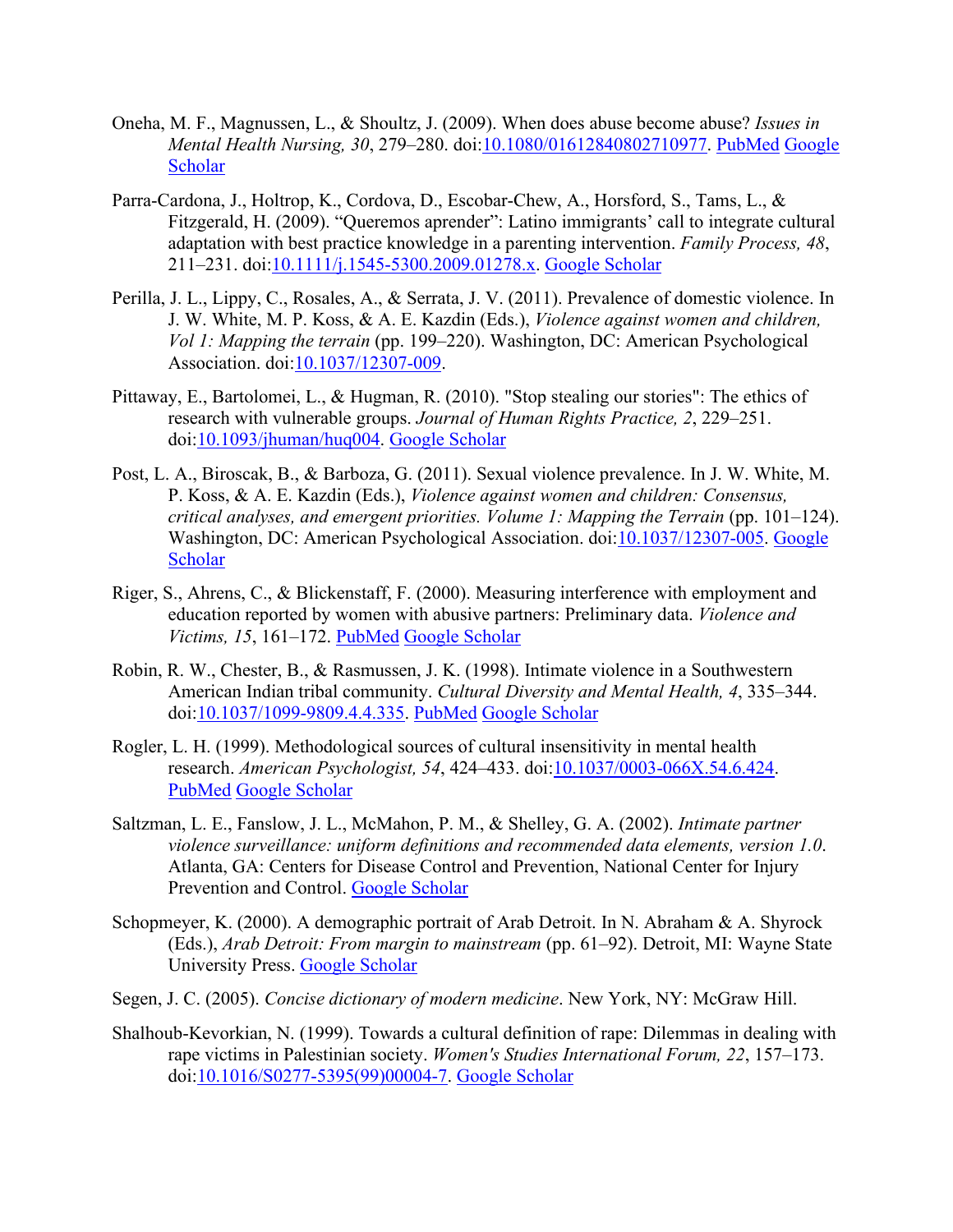- Shoultz, J., Oneha, M. F., Magnussen, L., Hla, M. M., Brees-Saunders, Z., Cruz, M. D., & Douglas, M. (2006). Finding solutions to challenges faced in community-based participatory research between academic and community organizations. *Journal of Interprofessional Care, 20*, 133–144. doi[:10.1080/13561820600577576.](https://doi.org/10.1080/13561820600577576) [PubMed](http://www.ncbi.nlm.nih.gov/entrez/query.fcgi?cmd=Retrieve&db=PubMed&dopt=Abstract&list_uids=16608716) [Google](http://scholar.google.com/scholar_lookup?&title=Finding%20solutions%20to%20challenges%20faced%20in%20community-based%20participatory%20research%20between%20academic%20and%20community%20organizations&journal=Journal%20of%20Interprofessional%20Care&doi=10.1080%2F13561820600577576&volume=20&pages=133-144&publication_year=2006&author=Shoultz%2CJ&author=Oneha%2CMF&author=Magnussen%2CL&author=Hla%2CMM&author=Brees-Saunders%2CZ&author=Cruz%2CMD&author=Douglas%2CM)  **[Scholar](http://scholar.google.com/scholar_lookup?&title=Finding%20solutions%20to%20challenges%20faced%20in%20community-based%20participatory%20research%20between%20academic%20and%20community%20organizations&journal=Journal%20of%20Interprofessional%20Care&doi=10.1080%2F13561820600577576&volume=20&pages=133-144&publication_year=2006&author=Shoultz%2CJ&author=Oneha%2CMF&author=Magnussen%2CL&author=Hla%2CMM&author=Brees-Saunders%2CZ&author=Cruz%2CMD&author=Douglas%2CM)**
- Stankov, L., & Lee, J. (2009). Dimensions of cultural differences: Pancultural, ETIC/EMIC, and ecological approaches. *Learning and Individual Differences, 19*, 339–354. doi[:10.1016/j.lindif.2008.09.003.](https://doi.org/10.1016/j.lindif.2008.09.003) [Google Scholar](http://scholar.google.com/scholar_lookup?&title=Dimensions%20of%20cultural%20differences%3A%20Pancultural%2C%20ETIC%2FEMIC%2C%20and%20ecological%20approaches&journal=Learning%20and%20Individual%20Differences&doi=10.1016%2Fj.lindif.2008.09.003&volume=19&pages=339-354&publication_year=2009&author=Stankov%2CL&author=Lee%2CJ)
- Straus, M. A. (1979). Measuring intrafamily conflict and violence: The Conflict Tactics (CT) Scales. *Journal of Marriage and Family, 41, 75*–88. doi: 10.2307/351733. Google **[Scholar](http://scholar.google.com/scholar_lookup?&title=Measuring%20intrafamily%20conflict%20and%20violence%3A%20The%20Conflict%20Tactics%20%28CT%29%20Scales&journal=Journal%20of%20Marriage%20and%20Family&doi=10.2307%2F351733&volume=41&pages=75-88&publication_year=1979&author=Straus%2CMA)**
- Straus, M. A., Hamby, S. L., Boney-McCoy, S., & Sugarman, D. B. (1996). The revised Conflict Tactics Scales (CTS2): Development and preliminary psychometric data. *Journal of Family Issues, 17*, 283–316. doi[:10.1177/019251396017003001.](https://doi.org/10.1177/019251396017003001) [Google Scholar](http://scholar.google.com/scholar_lookup?&title=The%20revised%20Conflict%20Tactics%20Scales%20%28CTS2%29%3A%20Development%20and%20preliminary%20psychometric%20data&journal=Journal%20of%20Family%20Issues&doi=10.1177%2F019251396017003001&volume=17&pages=283-316&publication_year=1996&author=Straus%2CMA&author=Hamby%2CSL&author=Boney-McCoy%2CS&author=Sugarman%2CDB)
- Swan, S. C., & Snow, D. L. (2002). A typology of women's use of violence in intimate relationships. *Violence Against Women, 8*, 286–319. doi[:10.1177/107780120200800302.](https://doi.org/10.1177/107780120200800302) [Google Scholar](http://scholar.google.com/scholar_lookup?&title=A%20typology%20of%20women%27s%20use%20of%20violence%20in%20intimate%20relationships&journal=Violence%20Against%20Women&doi=10.1177%2F107780120200800302&volume=8&pages=286-319&publication_year=2002&author=Swan%2CSC&author=Snow%2CDL)
- Taft, C. T., Bryant-Davis, T., Woodward, H. E., Tillman, S., & Torres, S. E. (2009). Intimate partner violence against African American women: An examination of the socio-cultural context. *Aggression and Violent Behavior, 14*, 50–58. doi[:10.1016/j.avb.2008.10.001.](https://doi.org/10.1016/j.avb.2008.10.001) [Google Scholar](http://scholar.google.com/scholar_lookup?&title=Intimate%20partner%20violence%20against%20African%20American%20women%3A%20An%20examination%20of%20the%20socio-cultural%20context&journal=Aggression%20and%20Violent%20Behavior&doi=10.1016%2Fj.avb.2008.10.001&volume=14&pages=50-58&publication_year=2009&author=Taft%2CCT&author=Bryant-Davis%2CT&author=Woodward%2CHE&author=Tillman%2CS&author=Torres%2CSE)
- US Department of the Interior Indian Affairs. (2012). Who we are. Retrieved from [http://www.bia.gov/WhoWeAre/index.htm.](http://www.bia.gov/WhoWeAre/index.htm)
- Venkataramani-Kothari, A. (2007). Understanding South Asian immigrant women's experiences of violence. In S. G. Das Gupta (Ed.), *Body evidence* (pp. 11–23). New Brunswick, NJ: Rutgers University Press.
- Wallerstein, N. B., & Duran, B. (2006). Using community-based participatory research to address health disparities. *Health Promotion Practice, 7*, 312–323. doi[:10.1177/1524839906289376.](https://doi.org/10.1177/1524839906289376) [PubMed](http://www.ncbi.nlm.nih.gov/entrez/query.fcgi?cmd=Retrieve&db=PubMed&dopt=Abstract&list_uids=16760238) [Google Scholar](http://scholar.google.com/scholar_lookup?&title=Using%20community-based%20participatory%20research%20to%20address%20health%20disparities&journal=Health%20Promotion%20Practice&doi=10.1177%2F1524839906289376&volume=7&pages=312-323&publication_year=2006&author=Wallerstein%2CNB&author=Duran%2CB)
- West, C. M. (2006, October). *Sexual violence in the lives of African American women.* VAWnet: The National Online Resource Center on Violence Against Women. Retrieved from [http://www.vawnet.org.](http://www.vawnet.org/)
- White, J. W. (2012a, July). In J. W. White (Chair), Sexual victimization I: Longitudinal evidence of prevalence and vulnerability in four countries. Symposium conducted at the meeting of the International Society for Research on Aggression, Univeristy of Luxembourg, Luxembourg.
- White, J. W. (2012b, July). In J. W. White (Chair), Sexual victimization II: Evidence of prevalence and vulnerability in three countries. Symposium conducted at the meeting of the International Society for Research on Aggression, Univeristy of Luxembourg, Luxembourg.